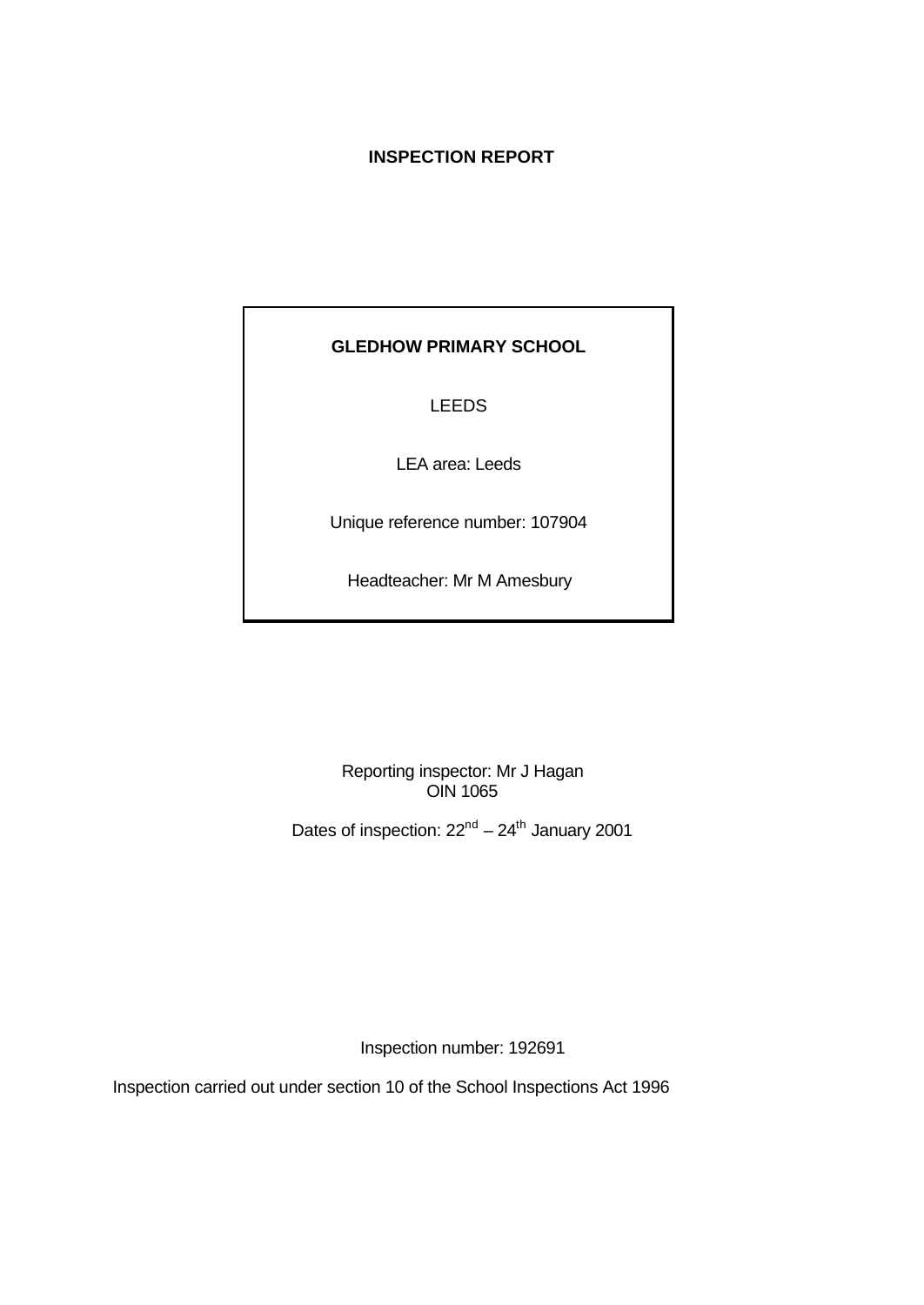## **INFORMATION ABOUT THE SCHOOL**

| Type of school:              | Primary                          |
|------------------------------|----------------------------------|
| School category:             | Community                        |
| Age range of pupils:         | 3 to 11 years                    |
| Gender of pupils:            | <b>Mixed</b>                     |
| School address:<br>Postcode: | Lidgett Lane<br>Leeds<br>LS8 1PL |
| Telephone number:            | 0113 293 0392                    |
| Fax number:                  | 0113 293 0300                    |
|                              |                                  |
| Appropriate authority:       | The Governing Body               |
| Name of chair of governors:  | Mr M Chitty                      |
| Date of previous inspection: | March 1997                       |

### © Crown copyright 2001

This report may be reproduced in whole or in part for non-commercial educational purposes, provided that all extracts quoted are reproduced verbatim without adaptation and on condition that the source and date thereof are stated.

Further copies of this report are obtainable from the school. Under the School Inspections Act 1996, the school must provide a copy of this report and/or its summary free of charge to certain categories of people. A charge not exceeding the full cost of reproduction may be made for any other copies supplied.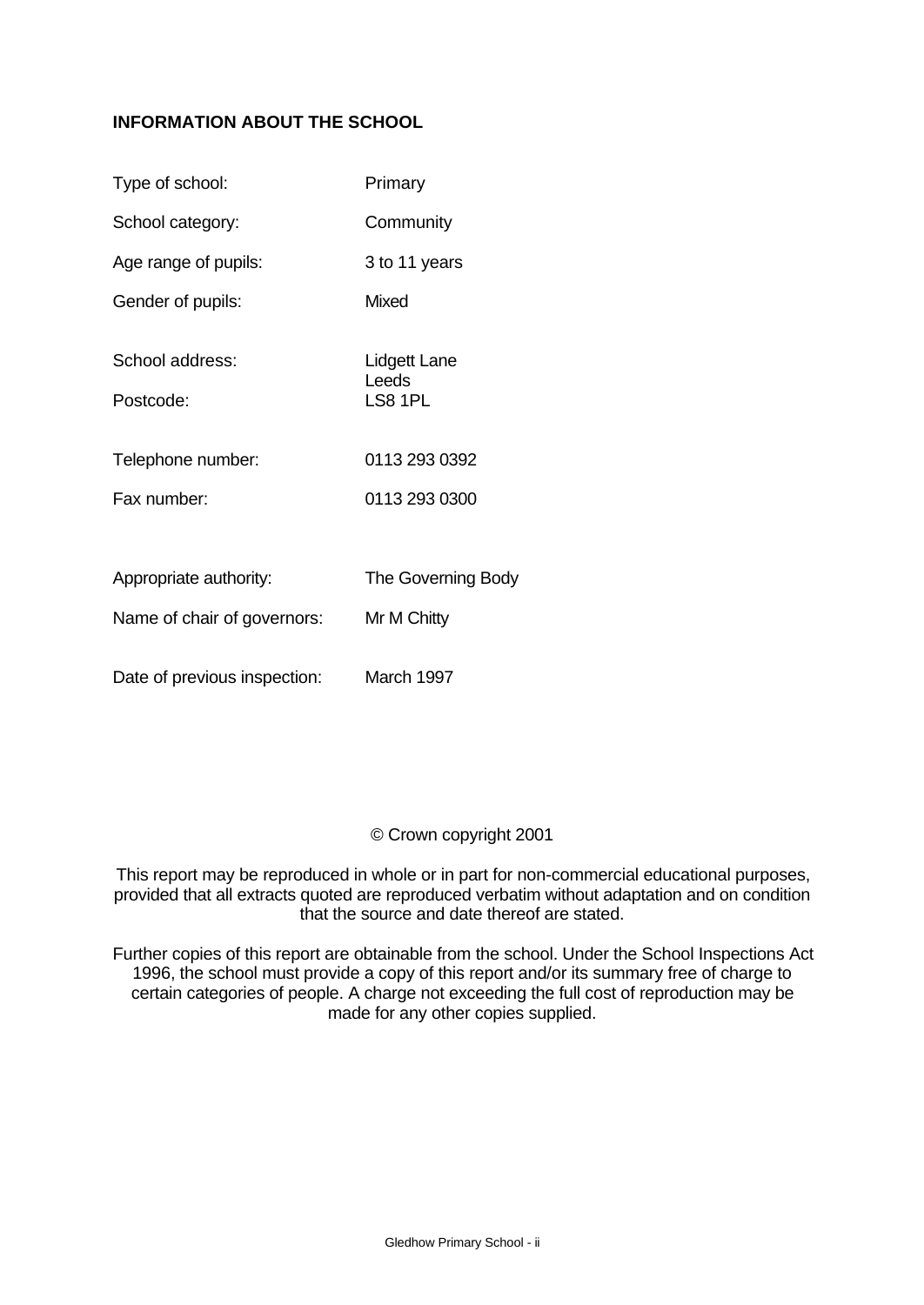## **INFORMATION ABOUT THE INSPECTION TEAM**

| <b>Team members</b> |                       |  |  |  |
|---------------------|-----------------------|--|--|--|
| Mr J Hagan          | Registered inspector  |  |  |  |
| <b>OIN 1065</b>     |                       |  |  |  |
| Dr J Cross          | Lay inspector         |  |  |  |
| <b>OIN 8988</b>     |                       |  |  |  |
| Mrs C McBride       | Team inspector        |  |  |  |
| <b>OIN 2810</b>     |                       |  |  |  |
| Mrs L Traves        | <b>Team Inspector</b> |  |  |  |
| OIN 24039           |                       |  |  |  |

The inspection contractor was:

Primary Associates Limited West Lancs Technology Management Centre Moss Lane View **Skelmersdale** WN8 9TN

Any concerns or complaints about the inspection or the report should be raised with the inspection contractor. Complaints that are not satisfactorily resolved by the contractor should be raised with OFSTED by writing to:

> The Complaints Manager Inspection Quality Division The Office for Standards in Education Alexandra House 33 Kingsway London WC2B 6SE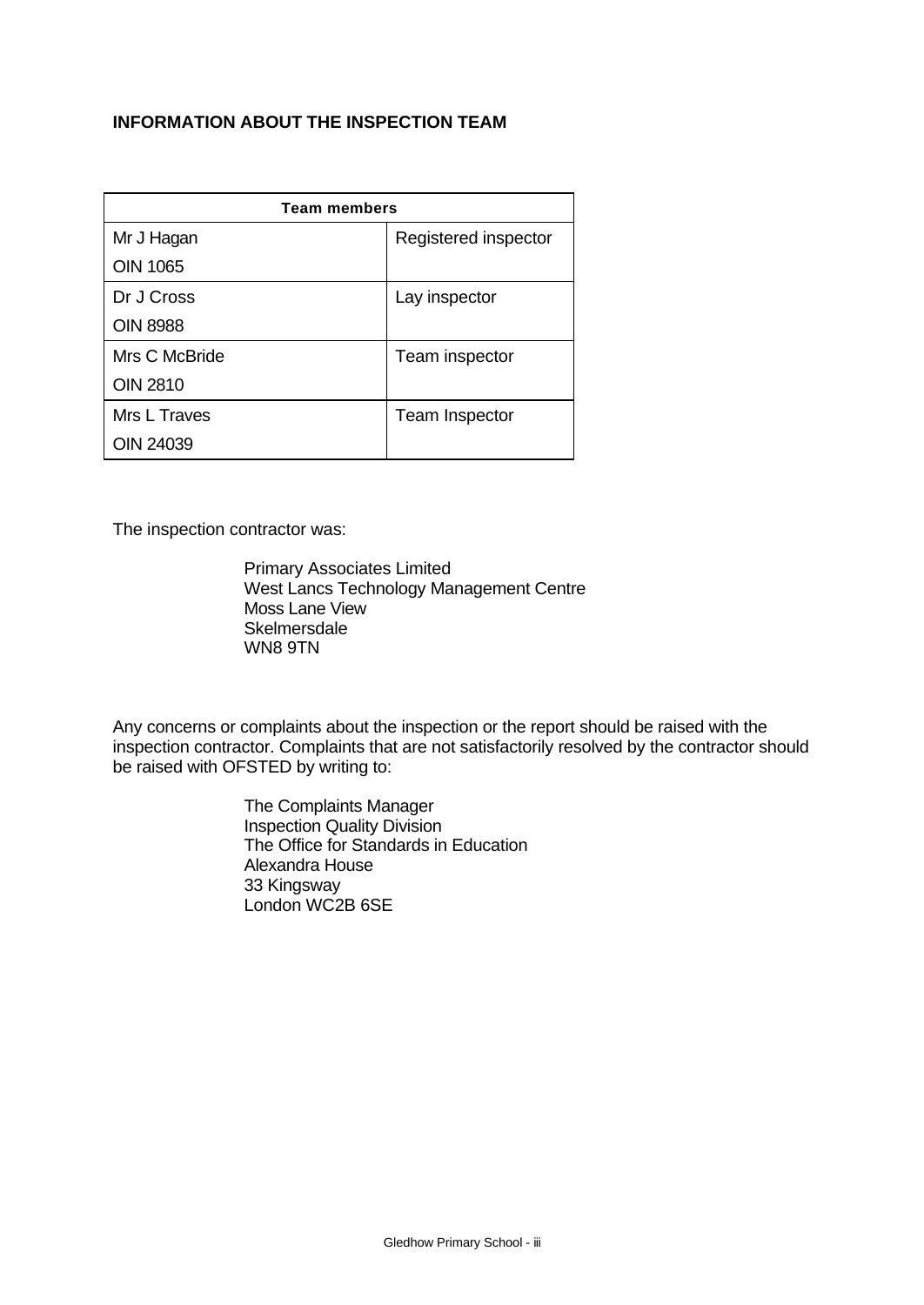# **REPORT CONTENTS**

|                                                                                                                                                                                                                                                                                                                                                                   | Page |
|-------------------------------------------------------------------------------------------------------------------------------------------------------------------------------------------------------------------------------------------------------------------------------------------------------------------------------------------------------------------|------|
| <b>PART A: SUMMARY OF THE REPORT</b>                                                                                                                                                                                                                                                                                                                              | 1    |
| Information about the school<br>How good the school is<br>What the school does well<br>What could be improved<br>How the school has improved since its last inspection<br>Standards<br>Pupils' attitudes and values<br>Teaching and learning<br>Other aspects of the school<br>How well the school is led and managed<br>Parents' and carers' views of the school |      |
| <b>PART B: COMMENTARY</b>                                                                                                                                                                                                                                                                                                                                         |      |
| <b>WHAT THE SCHOOL DOES WELL</b>                                                                                                                                                                                                                                                                                                                                  | 6    |
| <b>WHAT COULD BE IMPROVED</b>                                                                                                                                                                                                                                                                                                                                     | 11   |
| WHAT SHOULD THE SCHOOL DO TO IMPROVE FURTHER?                                                                                                                                                                                                                                                                                                                     | 13   |
|                                                                                                                                                                                                                                                                                                                                                                   |      |

**PART C: SCHOOL DATA AND INDICATORS 14**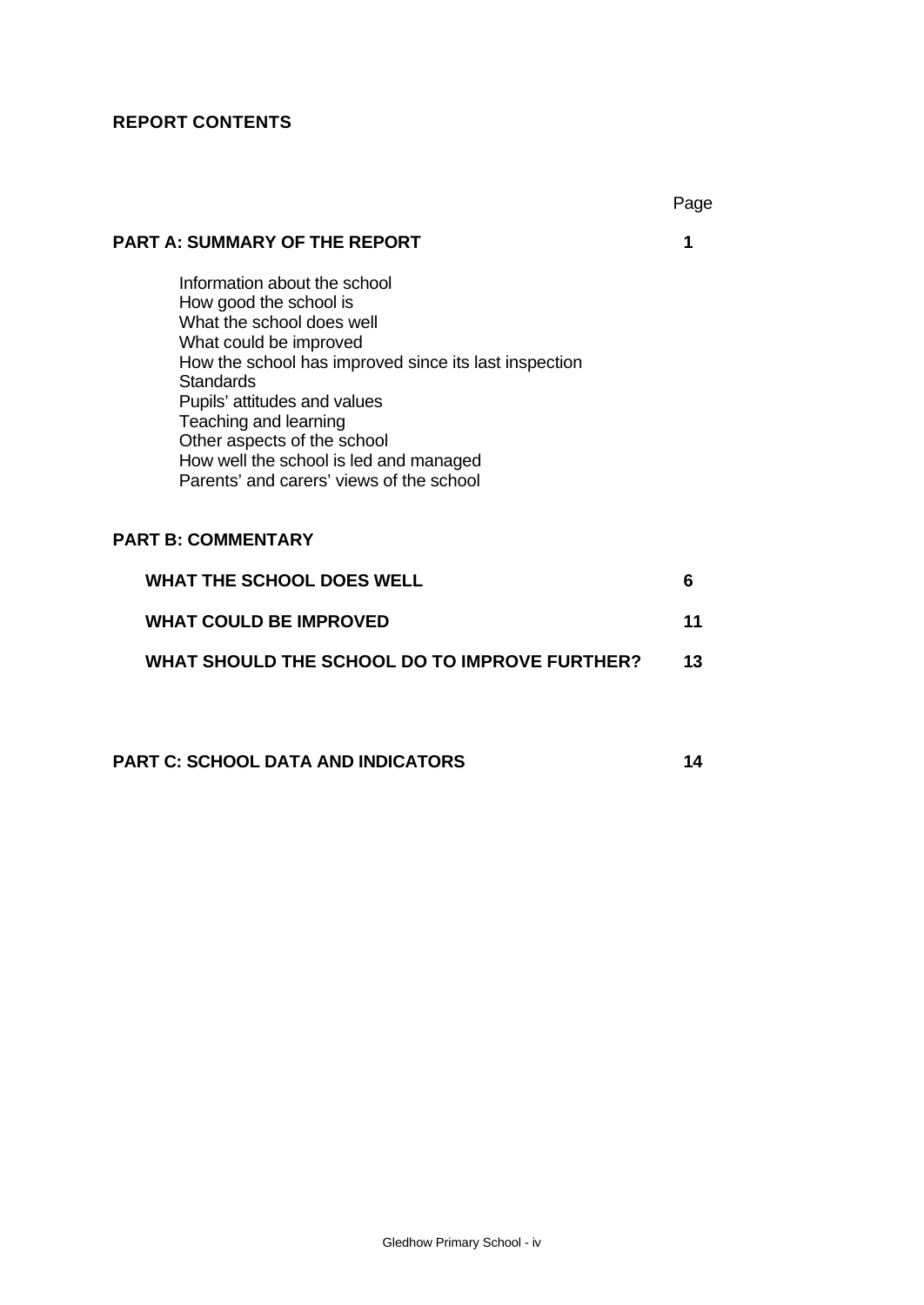### **PART A: SUMMARY OF THE REPORT**

#### **INFORMATION ABOUT THE SCHOOL**

The school is situated on the outskirts of Leeds. It serves boys and girls aged  $3 - 11$  years and has 493 full time pupils and 67 part-time pupils in the nursery. It is much bigger than most primary schools. The school has a language resource for up to eight children with speech and language difficulties, which is funded by the Local Education Authority. These pupils are integrated into mainstream classes throughout the school. Aside from these pupils, the school has the same number of pupils on its special needs register as in most schools. The percentage of pupils known to be eligible for free school meals (18 per cent) is broadly in line with the national average. Although the school population is predominantly white, the percentage of children from other ethnic backgrounds who speak English as an additional language (20 per cent) is high when compared with other primary schools. The school is a popular one and although the majority of its pupils live locally it does draw its children from a wide area. Pupils' attainment on entry to the school is average.

#### **HOW GOOD THE SCHOOL IS**

This is a good school. Overall, the good quality of teaching enables children to achieve well. By the time they leave, they have attained high standards. Children's behaviour, attitudes and personal development are very good. The school is well led and all the staff and governors work effectively to ensure the school meets its main aims. The school provides good value for money.

#### **What the school does well**

- The school enables pupils to attain high standards in English, mathematics and science by the time they leave
- Pupils reach high standards in their behaviour and personal development
- It is good at supporting the individual needs of pupils and helping them to achieve well.
- It sets a clear direction for its work through good leadership and management
- Nursery provision is of very good quality, and pupils to get off to a good start.

#### **What could be improved**

- Pupils' attainment in writing in Key Stage 1.
- Pupils in Key Stage 2 do not acquire skills in information and communication technology (ICT) at a fast enough rate.

*The areas for improvement will form the basis of the governors' action plan.*

### **HOW THE SCHOOL HAS IMPROVED SINCE ITS LAST INSPECTION**

The school was last inspected in March 1997. Since then it has made good improvements in the majority of key areas and has addressed the minor issues raised. The school has improved its performance in the national tests. When compared with similar schools, more children are now achieving the higher Level 5 in English, mathematics and science. Pupils' punctuality is much better. The accommodation has improved because new classrooms have replaced those that were condemned. However, the nursery building is still in need of much refurbishment. The school's leadership and management is much more effective at checking on the quality of what is provided. The school has improved the match of work for children with special needs in mainstream class lessons and the quality of their individual education plans. Along with better teaching, the improvement is such that the provision for children with special needs is now judged to be a strength of the school. Whilst the school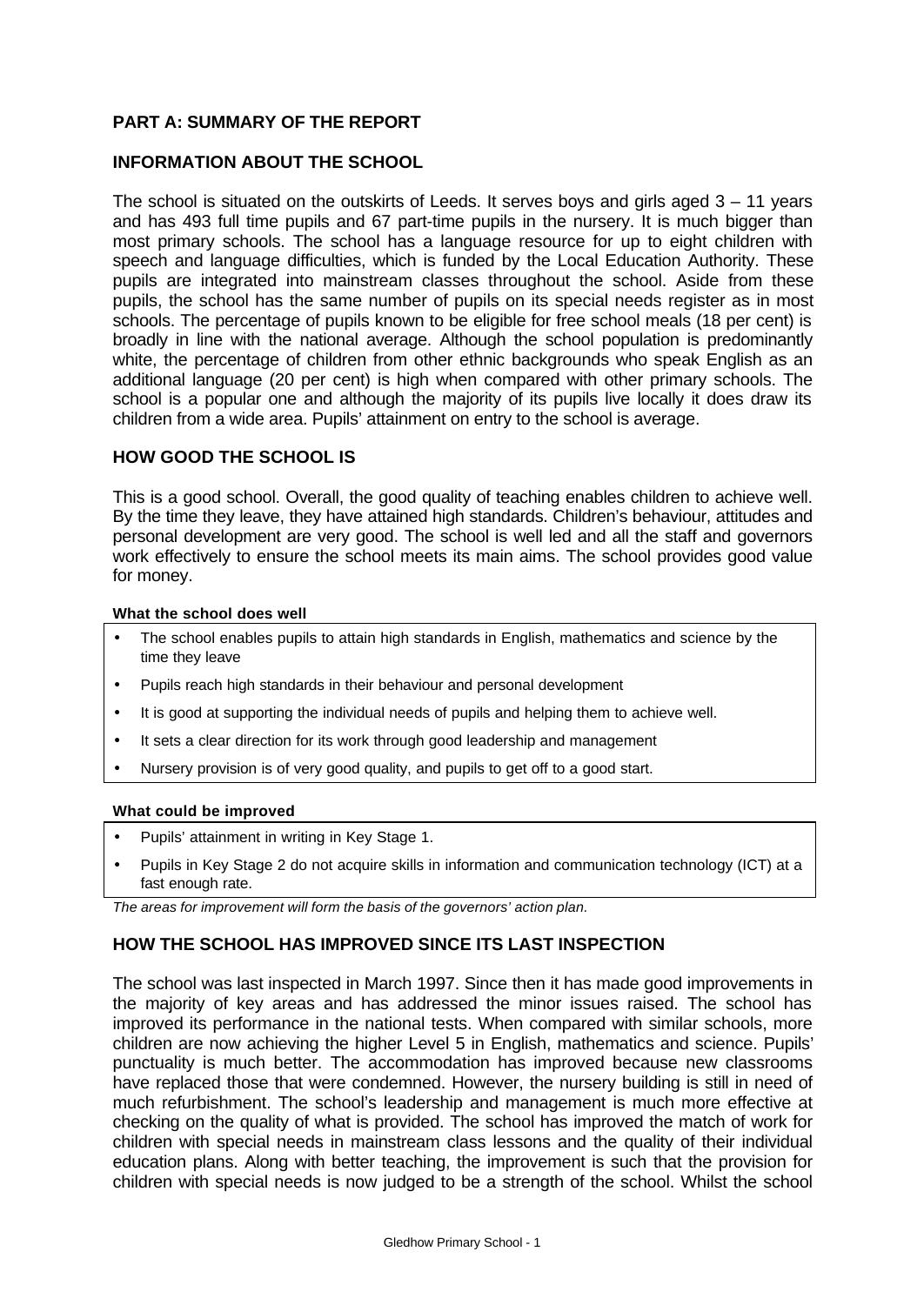has improved its assessment of pupil's progress in lessons, there are still some weaknesses evident in the infants. As a result, some children are not sufficiently challenged by some of their work. The school has also responded very well to recent national initiatives. It has drawn on the national numeracy and literacy strategies to improve aspects of teaching and to raise standards.

## **STANDARDS**

The table shows the standards achieved by 11 year olds based on average point scores in National Curriculum tests.

|                    |      | compared with |      |                    |                                     |        |
|--------------------|------|---------------|------|--------------------|-------------------------------------|--------|
| Performance in:    |      | all schools   |      | similar<br>schools | Key                                 |        |
|                    | 1998 | 1999          | 2000 | 2000               |                                     |        |
| English            | B    | A             | B    | B                  | well above average<br>above average | A<br>B |
| <b>Mathematics</b> | С    | B             | A    | A                  | average<br>below average            |        |
| Science            |      | A             | B    | A                  | well below average                  | E      |

At the end of their reception year, the majority of children are meeting national expectations set out for children of this age. The school builds steadily on this good start and most pupils aged 7 years attain the standards expected of them in reading, mathematics and science. In writing however, too few pupils reach higher levels or do as well as they could. The most recent test results in writing at Key Stage 1 were well below average owing to the poor performance of the boys. Girls out-perform boys in reading, writing and mathematics at Key Stage 1, although good teaching results in the balance being redressed by the time they leave the school. Another reason for the school's better performance at Key Stage 2 is that it takes some time for the school's population of pupils learning English as an additional language to become competent enough at writing to attain average standards. The school is exceeding the targets it has set for itself, although these are challenging.

Inspection findings are that at age 11, pupils are using a good range of vocabulary and express themselves well. They have above average comprehension skills and they are able to write well in different subjects, such as history and science. This is not as strong a picture in the infant classes because pupils do not always develop the quality of their writing well enough in lessons other than literacy. Standards in mathematics are above average and pupils at the end of both key stages have a good all-round knowledge of number facts and tables. The school's strong emphasis on teaching pupils different methods of calculation means that children work confidently with numbers and enjoy the subject. Pupils attain average standards in science at Key Stage 1 and build upon this well to be above average by the time they leave. Pupils' attainment in information and communication technology (ICT) is average at 7, but standards at 11 are not as high as they should be. This is because the school's resources are not good enough to allow them to extend their skills. There are also too few opportunities for them to apply their skills by using them in other subjects. Standards in history and music are above average. The school places a high importance on offering children many practical, first hand experiences which enables them to achieve well in these subjects. Pupils' individual learning needs are given good support. As a result, those with special educational needs achieve well in relation to their abilities. Pupils who are learning English as an additional language progress well and most attain the average expected for their age in all subjects by Year 6.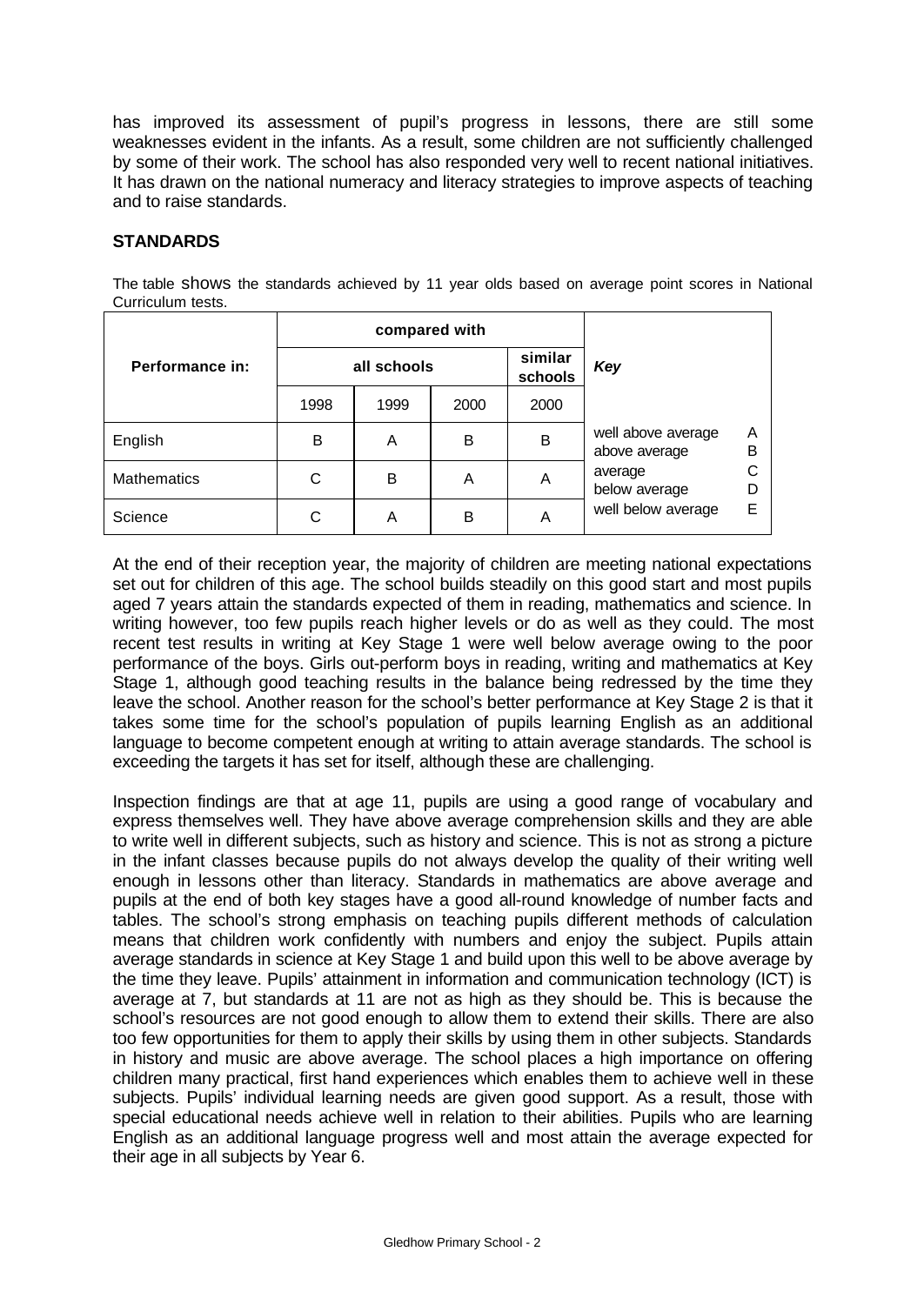## **PUPILS' ATTITUDES AND VALUES**

| <b>Aspect</b>                             | <b>Comment</b>                                                                                                                                                                                                                |
|-------------------------------------------|-------------------------------------------------------------------------------------------------------------------------------------------------------------------------------------------------------------------------------|
| Attitudes to the school                   | Pupils' attitudes to learning are very good. The vast majority of pupils<br>listen well, concentrate on their work and settle quickly to the activities<br>they are given.                                                    |
| Behaviour, in and out of<br>classrooms    | Pupils' behaviour is very good. They respond well to instructions and<br>move about the building in an orderly manner. They are polite and eager<br>to help.                                                                  |
| Personal development and<br>relationships | Pupils' personal development is very good. Children get on well together<br>and their relationships with adults are very positive. By the time they<br>leave the school, children show high levels of maturity for their age. |
| Attendance                                | Average. The same as seen in most schools. Pupils arrive on time and<br>lessons start promptly.                                                                                                                               |

### **TEACHING AND LEARNING**

| <b>Teaching of pupils:</b><br>aged up to 5 years |  | aged 5-7 years | aged 7-11 years |  |
|--------------------------------------------------|--|----------------|-----------------|--|
| Good<br>Lessons seen overall                     |  | Satisfactory   | Good            |  |

*Inspectors make judgements about teaching in the range: excellent; very good; good; satisfactory; unsatisfactory; poor; very poor. 'Satisfactory' means that the teaching is adequate and strengths outweigh weaknesses.*

Of the lessons seen during the inspection, 40 per cent were judged to be of satisfactory quality; 37 per cent were good; 17 per cent were very good and 6 per cent were excellent. Children achieve well in the nursery because teaching here is consistently very good. All adults are good at helping children to develop their personal, social and language skills and to become independent. This results in all children, but particularly those who are learning English as an additional language, learning at a fast rate. Teaching is also consistently very good in the Year 6 classes. There is some very good or excellent teaching throughout the rest of the school although the picture is more mixed and overall it is stronger in Key Stage 2 than in Key Stage 1. Reading is taught well and good foundations of sound and word recognition are laid in the infant classes. Teachers in the juniors have high expectations of pupils and this pushes them on even further. Pupils in Years 1 and 2 do not achieve as well as they could in writing. This is partly because teachers do not build in enough time for them to undertake longer writing tasks and lessons are less challenging than in the juniors, where some very good and excellent teaching takes place. The teaching of mathematics is good in all key stages and pupils learn at a good rate because they enjoy lessons and are encouraged to 'have a go'. Most pupils develop confidence in number calculation because teachers are good at showing them many different ways of working out answers. Science is also taught well throughout the school, but the quality of lessons is particularly good in Years 5 and 6. A good balance is achieved between teaching scientific facts and developing pupils' skills in investigating and experimenting. The work of one or two teachers with high levels of expertise results in good achievement throughout the school in history and music. Their guidance of other teachers and the very good quality of their own teaching has a strong impact on the development of pupils' skills in these subjects. Pupils with special educational needs gain confidence and achieve well because teachers adapt work to their specific needs and they are given good support during lessons. Those pupils who are learning English as an additional language benefit from the school's policy of providing extra support and resources throughout the nursery and Key Stage 1. They settle quickly into school and the good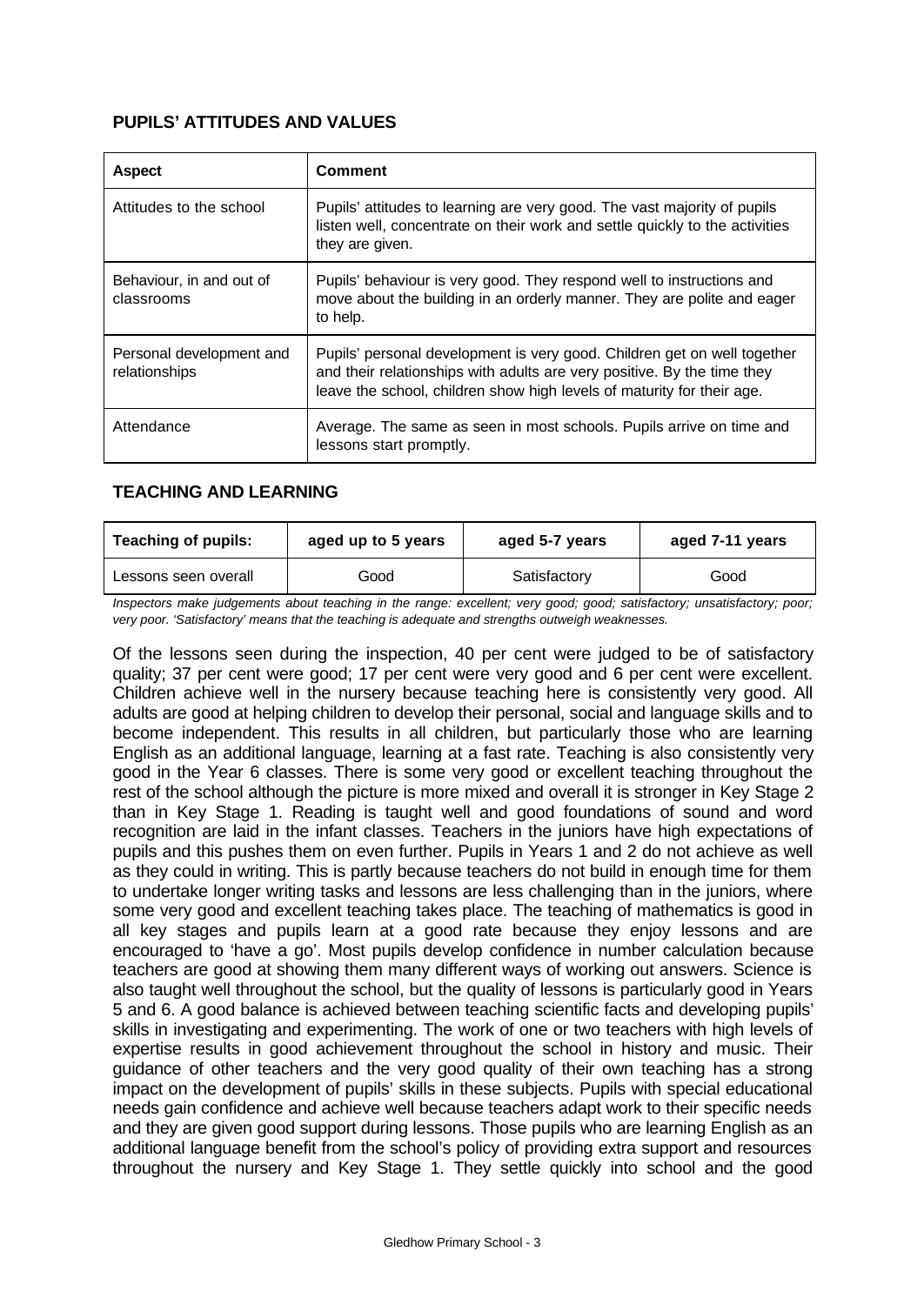relationships they have with adults mean that they quickly gain confidence in communicating and socialising.

# **OTHER ASPECTS OF THE SCHOOL**

| <b>Aspect</b>                                                                                        | Comment                                                                                                                                                                                                                                                                                                                                                                                        |
|------------------------------------------------------------------------------------------------------|------------------------------------------------------------------------------------------------------------------------------------------------------------------------------------------------------------------------------------------------------------------------------------------------------------------------------------------------------------------------------------------------|
| The quality and range of the<br><i>curriculum</i>                                                    | Good overall. Visits and visitors really enhance the quality of the<br>curriculum. There is a good range of activities outside of school hours.<br>The provision for nursery children is a particular strength. However, infant<br>children do not have enough opportunities to develop their writing.<br>Information and communication technology is not developed well in other<br>subjects. |
| Provision for pupils with<br>special educational needs                                               | Good. They receive good quality support when they are in class and<br>when they are withdrawn to work in small groups.                                                                                                                                                                                                                                                                         |
| Provision for pupils with<br>English as an additional<br>language                                    | Good. Support staff are deployed effectively to help these pupils during<br>class lessons. Resources are used well to help children improve in their<br>understanding. The school works closely with their parents.                                                                                                                                                                            |
| Provision for pupils'<br>personal, including spiritual,<br>moral, social and cultural<br>development | Pupils' personal development is very good. The school is very good at<br>fostering pupils' moral, social and cultural development. Spiritual<br>development is satisfactory. Whilst the school helps children develop an<br>appreciation of the natural world, it is not as successful at promoting<br>prayer or spiritual values.                                                             |
| How well the school cares<br>for its pupils                                                          | The level of care is good. Procedures for child protection are secure. The<br>staff know their pupils well and provide effectively for their individual<br>needs.                                                                                                                                                                                                                              |

## **HOW WELL THE SCHOOL IS LED AND MANAGED**

| <b>Aspect</b>                                                             | <b>Comment</b>                                                                                                                                                                            |
|---------------------------------------------------------------------------|-------------------------------------------------------------------------------------------------------------------------------------------------------------------------------------------|
| Leadership and<br>management by the<br>headteacher and other key<br>staff | Good. The head, deputy, governors and staff work as an effective team.<br>They have a shared clear view of what the school should offer its pupils.                                       |
| How well the governors fulfil<br>their responsibilities                   | Very good. They are successful at planning ahead and questioning the<br>school about its work. They are very committed and involved in the work<br>of the school.                         |
| The school's evaluation of<br>its performance                             | Good. The head, deputy and other key staff have a very good<br>understanding of how well the school is doing and what it needs to do<br>next to improve.                                  |
| The strategic use of<br>resources                                         | Good. The school makes good use of its resources. It applies the<br>principles of best value well, for example through the effective processes<br>it has for consulting with its parents. |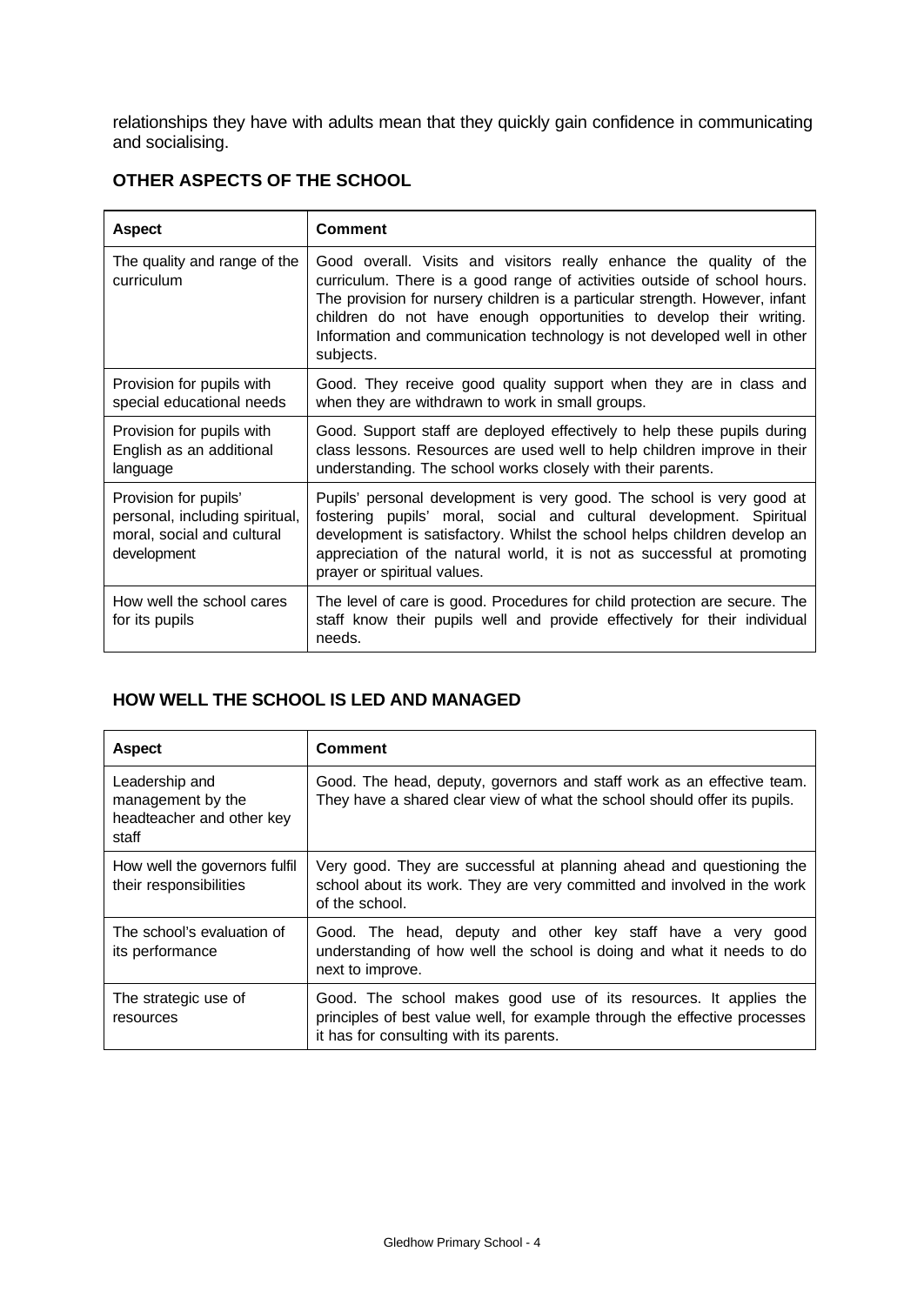# **PARENTS' AND CARERS' VIEWS OF THE SCHOOL**

| What pleases parents most |                                                                                 | What parents would like to see improved |                                         |                       |
|---------------------------|---------------------------------------------------------------------------------|-----------------------------------------|-----------------------------------------|-----------------------|
|                           | Children enjoy coming to school                                                 |                                         | Some are concerned about the amount and |                       |
|                           | Children's behaviour is good                                                    |                                         |                                         | frequency of homework |
|                           | The school helps children to become mature<br>and sensible                      |                                         |                                         |                       |
|                           | The way the school works closely with them<br>and expects children to work hard |                                         |                                         |                       |
|                           | Consultation with parents is good                                               |                                         |                                         |                       |

Only a small percentage of parents returned the questionnaires. The parents' views of the school are very good. The inspection team agrees with the positive views. The amount of homework is in line with recommended guidelines.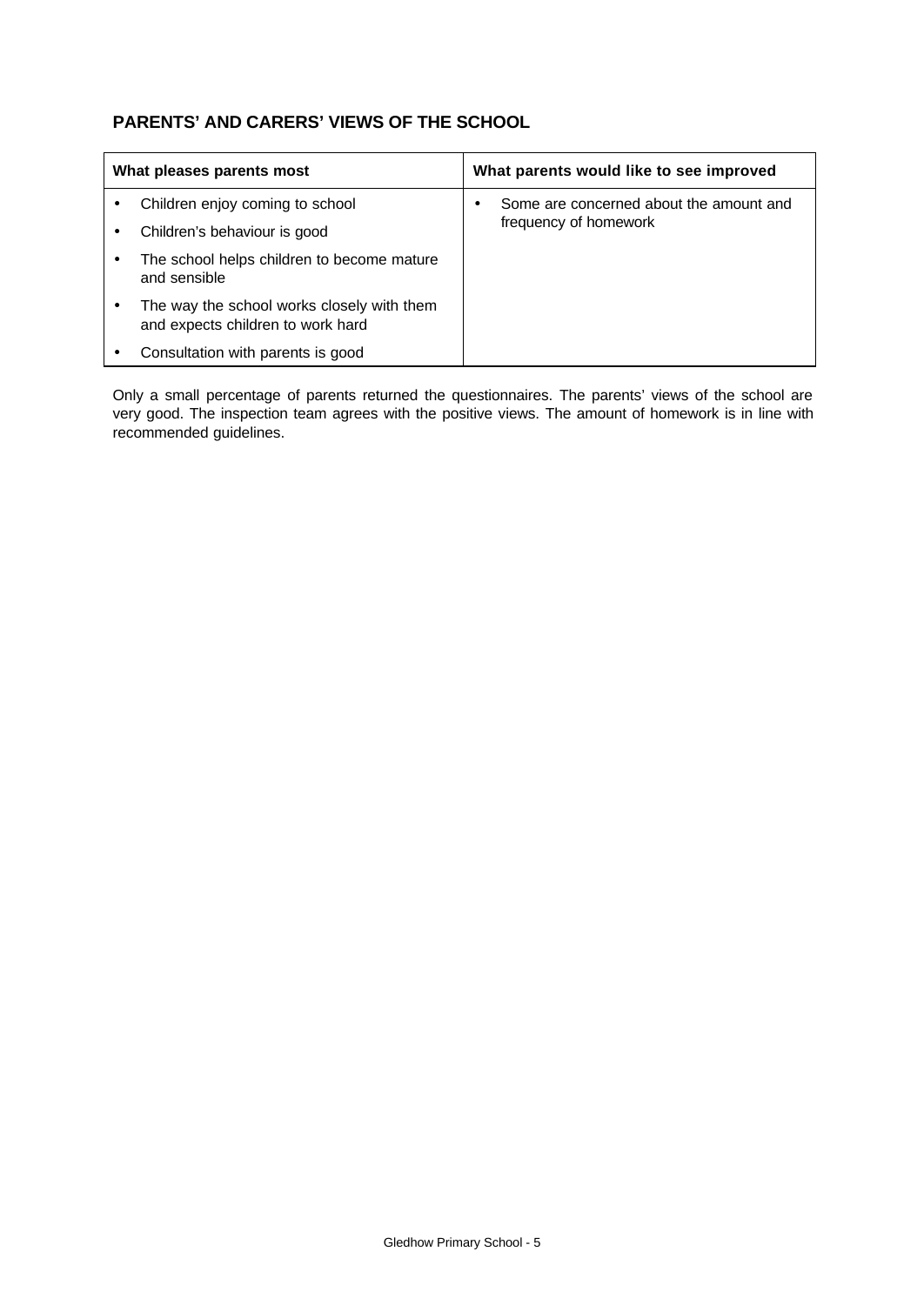#### **PART B: COMMENTARY**

#### **WHAT THE SCHOOL DOES WELL**

#### **The school enables pupils to attain high standards in English, mathematics and science by the time they leave**

- 1. Pupils' attainment on leaving the school is a reflection of their good progress over time. The school's approach to the teaching of reading means that pupils acquire particularly strong skills. A high emphasis is placed on teaching younger children to recognise letters and sounds. Teachers of older children are knowledgeable about how to build on this strong early learning. They offer a good range of interesting reading material and develop pupils' ability to read and understand the subtleties of more complex stories and writing.
- 2. Pupils achieve good standards in spelling because all teachers constantly encourage them to learn and use the correct vocabulary. New words are carefully noted and pupils keep word books to which they can refer. This is a particularly useful aid to those children with learning difficulties or those who are learning English as an additional language. Teachers are good at picking up on mistakes. In a Year 3 lesson, the teacher spotted that many of the class were spelling plural words incorrectly. She drew this to their attention and gave them a short, sharp practice session to reinforce the right way.
- 3. Children are given plenty of opportunities to speak out, both as individuals or a part of a group. Teachers make time for them to debate issues and discuss their ideas. The result is that they are confident and fluent speakers who can put forward their ideas in a logical, sensible way. They also listen carefully and with great intent to what teachers and other pupils have to say. This enables them to pick up on new concepts quickly as they think about what has been said.
- 4. Although there are weaknesses in the quality of pupils' imaginative writing at Key Stage 1, they have a good knowledge of correct punctuation and spelling. They move on quickly in developing the quality of their work in Key Stage 2 because teachers help them to organise their ideas and expand the length of their written pieces. They also provide children with many chances to practise their writing skills through using them to good advantage in other subjects, such as history. Children take a pride in their work and present it with good handwriting, in a neat form.
- 5. The school's approach to the teaching of mathematics is successful because children gain confidence and enjoyment in their work. A lot of attention is given to helping pupils develop strategies for calculation and in encouraging them to 'have a go' and not worry about making mistakes. Good teaching throughout the school, particularly in Years 5 and 6, means that all pupils achieve well and leave the school having acquired a good understanding of fractions, number facts, tables and place value. They have developed important mathematical skills such as estimating, measuring and calculating accurately. Their work shows that they have a good understanding of more complex mathematical ideas, such as the relationship between fractions, decimals and percentages. In lessons, teachers plan work well so that there is a good balance between pupils consolidating their existing skills and learning new ones. Teachers expect pupils to work hard and as a result lessons are productive with a lot of ground being covered.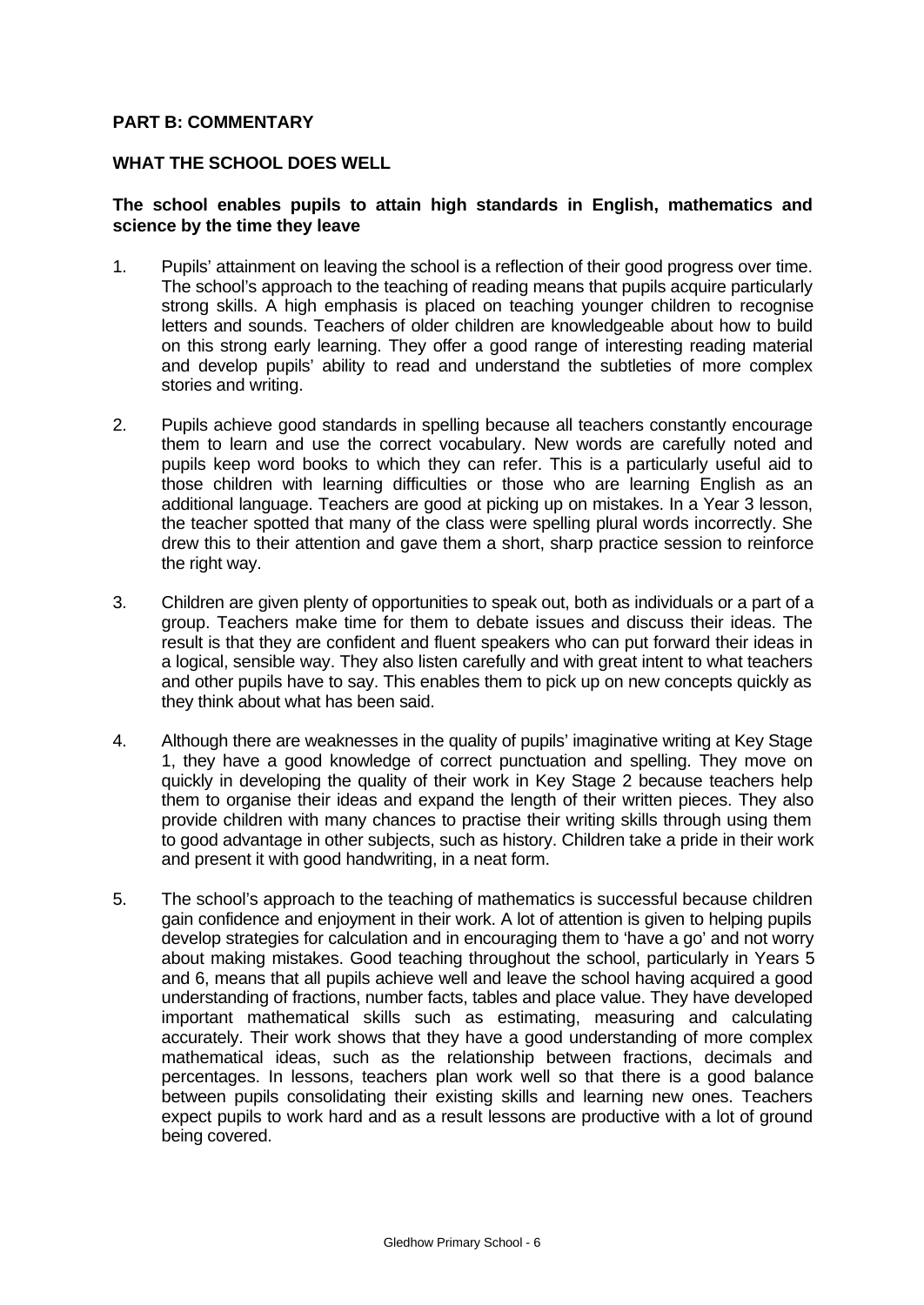- 6. Pupils leave the school with a good knowledge both of scientific facts and the processes of experimenting and investigating. They show above average skills in setting up a fair test, predicting the outcomes of their experiment and recording the results of what they find.
- 7. Teachers have good subject knowledge. They are confident to allow pupils to experiment and explain what they find. Children are encouraged to argue a case for what they believe to be correct, or a tack they wish to pursue. Science work is recorded in a variety of ways and as with other areas of learning, teachers expect a lot of their pupils in their work and behaviour. Pupils aspire strongly to these expectations. Not only do they present their work in a neat, well-ordered way, but they also produce a large volume of recorded work.

### **Its good quality provision results in pupils reaching high standards in their behaviour and personal development**

- 8. One of the main aims of the school is to help its pupils develop into 'well-rounded ' individuals. The school is successful in achieving this aim because it provides plenty of good quality opportunities for children to enhance their personal development. The school council is one very good example. Older pupils in Years 5 and 6 are elected by their fellow pupils to serve as their representatives on the council. They meet regularly to work through an agreed agenda, minute the outcomes of the meetings and report back to the other pupils on the decisions reached.
- 9. The school is also committed to ensuring its pupils have plenty of opportunities to learn from first hand experiences, through visits to places of interest and through visitors coming into school to talk to them. Excellent examples of this are to be seen in the school's approach to the teaching and learning of history. Children have visited the Bede Monastery Museum and listened to 'A Greek storyteller at the time of Pericles'.
- 10. The school's approach to the teaching of history is also very effective because it contributes so much to children's personal development. Not only do the children improve their knowledge of historical facts, but they also make valuable gains in their learning and understanding of their own and other cultures. The standards achieved by pupils in history are above average. One of the reasons for this is because they are given plenty of opportunities to interpret, organise and communicate information.
- 11. The school offers a wide range of after school activities. These help pupils to improve their skills and expertise, for example in the playing of musical instruments. It also provides valuable opportunities for social development, for example through involvement in team games. The residential experiences offered to all the pupils in Years 5 and 6 are further examples of the school's commitment to offering pupils valuable experiences that contribute to their personal development.
- 12. Throughout the school, teachers encourage their pupils to become independent. This independence is fostered from the earliest age with children in the nursery encouraged to make choices and to persevere with what they choose to do. As they move through the school they are taught how to find information out for themselves and through these opportunities they develop important skills such as the ability to undertake research.
- 13. During history and geography lessons teachers take the opportunity to impress on children the need to consider facts, draw information from a number of sources and come to a personal view. A very good example of this was seen in a geography lesson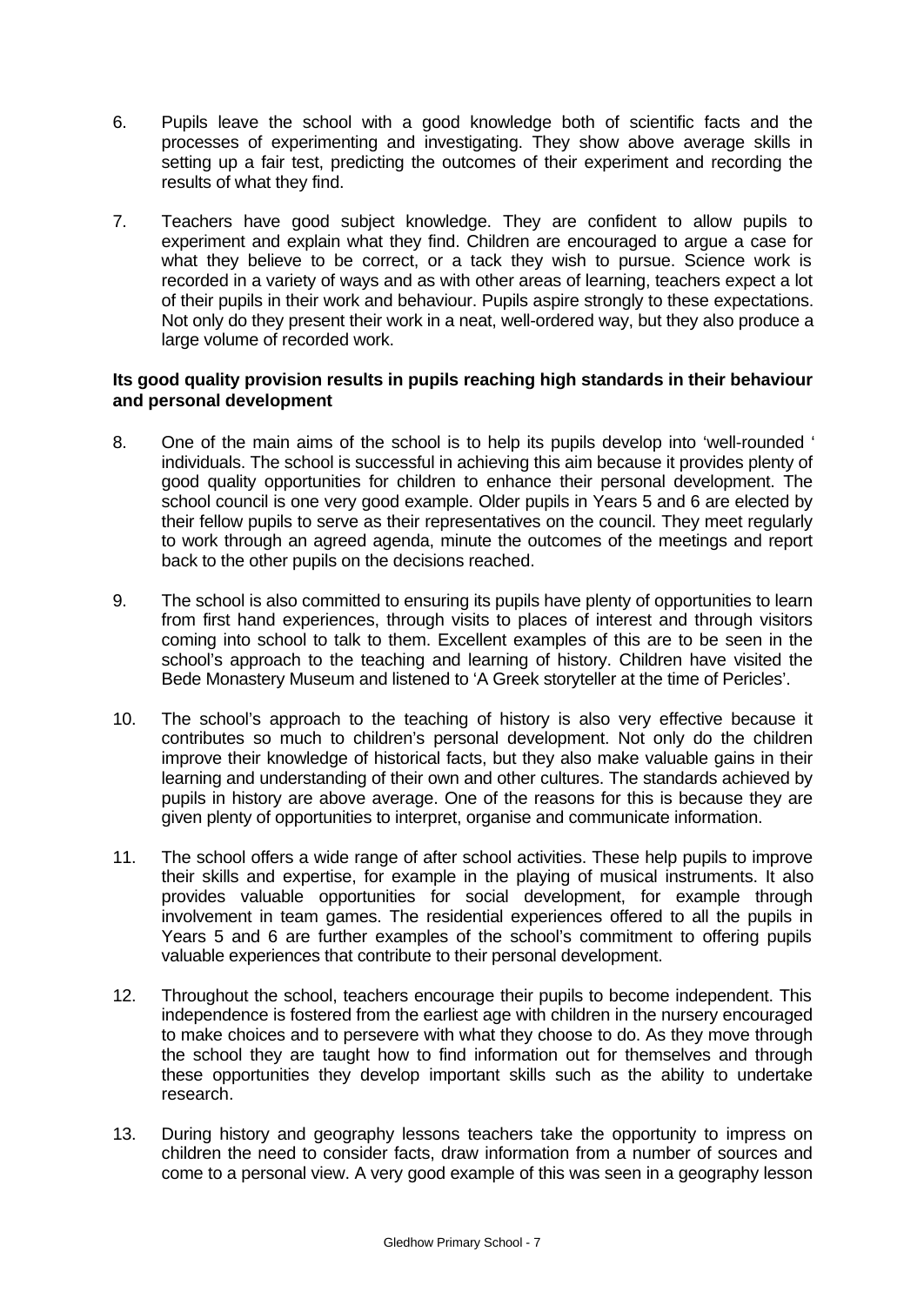in Year 5. Pupils were learning about environmental issues related to rainforests. The teacher asked them to consider a number of issues including the reasons why people acted as they did and the impact these actions might have on the creatures that lived in the rainforests, and on the global environment. He stressed how important it was that they could form a view on something which is likely to have a big impact on everyone's lives in the future.

- 14. Pupils are encouraged to take responsibility for themselves and to help one another to improve through assessment of their own and other children's performance. This helps them not only to improve as individuals but to develop a respect and sensitivity for others.
- 15. Teachers plan a good range of different and interesting approaches that enable pupils to work individually, in pairs or in small groups. Children respond very well to these opportunities and demonstrate very positive attitudes to their work. They concentrate well and persevere with their tasks. A very good example was seen in a Year 2 class. One group were given some sums that had been done by the teacher. He told them some were right and some wrong. The children were asked to be teachers and to mark the work, using red pens. When they found a wrong answer, their job was to correct it. The children loved the activity and set about it with real enthusiasm
- 16. The school has high expectations for the way children should behave. The vast majority of children respond really well to these, and as a result their behaviour in lessons and as they move around the school is very good. Children are very polite and courteous to visitors and are thoughtful of others.

## **It is good at supporting the individual needs of pupils and helping them to achieve**

- 17. Pupils at the school have a very broad range of individual learning needs. Substantial improvements have been made since the last inspection to the ways in which the school provides for this. It is now much more effective at taking into account the many different reasons why individual pupils may need support, and it quickly identifies those who do. This approach ensures that all groups of pupils, whatever their needs, are enabled to achieve well during their time at Gledhow.
- 18. The school now funds a teacher, (known as the Special Educational Needs Coordinator or SENCO), with full time responsibility for overseeing the progress and welfare of pupils on its register of individual need. This effective use of resources ensures that pupils' needs are met. Special work programmes are drawn up for them, appropriate support is given to them, and their progress is regularly reviewed. The school's work in this area is co-ordinated and led very effectively, and all those with responsibility for supporting pupils are clear about what needs to be done.
- 19. In some classes, the very wide range of pupils' needs presents a difficult challenge to teachers. The school ensures that staff are sufficiently trained to cope with this. Very effective use is made of knowledge and expertise from within the school itself. The resident speech and language therapist, for example, provides training and support for teachers. This has increased their knowledge and confidence in using different techniques to work with pupils experiencing language difficulties.
- 20. Resources are plentiful and staff are able to draw upon a comprehensive range of learning materials to support their work. This often helps to sustain pupils' interest and makes work enjoyable for them.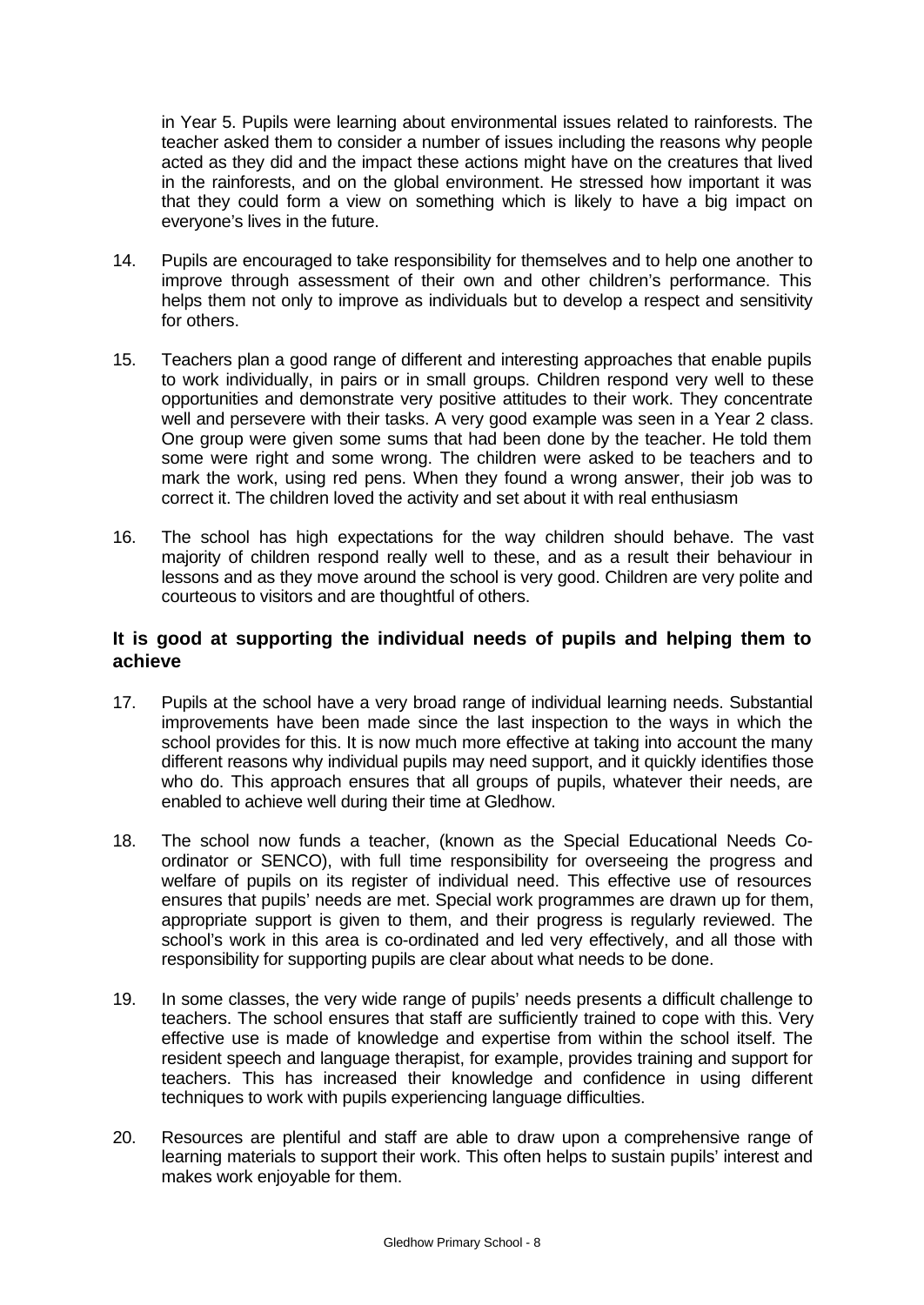- 21. The school's team of support staff are knowledgeable, well trained and work closely with class teachers. During lessons, pupils who need extra help receive good guidance and this gives them confidence. This often enables them to participate in all class activities because their concentration is improved and they feel that they can cope with the work set.
- 22. Individual education plans are written in such a way that it is clear what the pupil's learning targets are. Teachers are therefore able to match work well to everyone's needs, and this is a strong feature of teaching in most lessons.
- 23. Pupils are enthusiastic about their work with support staff and the SENCO; these staff have excellent relationships with pupils. The praise and encouragement which they offer leads to high levels of motivation among children.
- 24. Parents are pleased with the school's provision for their children and the school makes every effort to involve them. For example, a weekly 'surgery' is held when parents can come to school and discuss issues related to their child's progress.
- 25. The school provides well for pupils who are learning English as an additional language. Its policy of providing a high level of support for children in the infant classes is effective and gets them off to a good start. Children quickly settle into school and start to communicate with adults and other children. They make very good gains in their language skills, and by Year 1, some are reading sentences aloud to the rest of the class fluently and confidently. The majority of pupils who enter the school with little or no English leave having attained or exceeded the average level for their age.
- 26. Although the school does not presently identify individual pupils as being unusually gifted or talented, those with particular talents in music and sport are enabled to achieve well and extend their skills. This is done through the many opportunities, which are made available to children to undertake musical tuition or sports coaching.

### **Nursery provision is of very good quality, and pupils to get off to a good start**

- 27. The school's provision for children in the nursery is very good. It is well led and managed by the teacher. The nursery is organised very effectively, and as a result children quickly learn the routines and know what is expected of them. They settle quickly and are very happy and secure.
- 28. As they arrive each day children undertake two very purposeful activities. Firstly they register themselves by selecting the card, which has their name and special picture on it. This card is then transferred to the snack trolley. Children are encouraged to choose when they want to have a drink and when they do, to find it by identifying their special card. After registering they go to another table where a question is displayed each day. For example, it might say, ' Did you have toast for breakfast?' Guided by the adult who has brought them, they find their own name card and drop it into either the 'yes' or 'no' box in response to the question.
- 29. Tasks are well designed to ensure children have lots of opportunities to develop their language and number skills. Children are encouraged to develop early writing skills. For example in the role play area, they are encouraged to reserve a table in the 'Chinese Restaurant' by making marks in the book provided. During outdoor play they choose a vehicle that is parked in a 'number bay'. When they have finished they are expected to return it to the right place. This helps them to recognise and learn the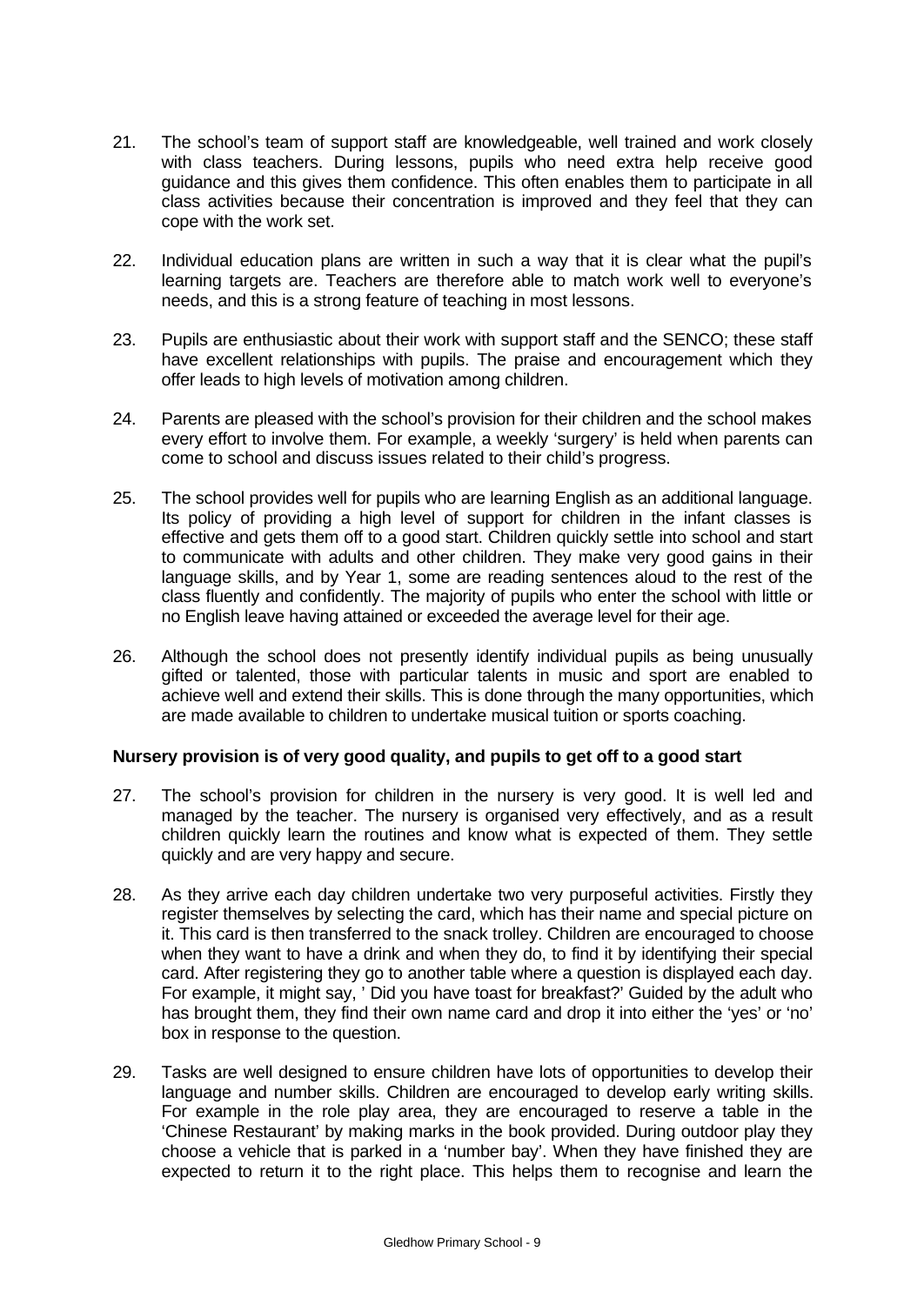numbers 1 to 10. Adults are very effectively deployed to support individuals and groups of children during sessions. Each area of learning is clearly set out with a good range of resources and question prompts to be used by the adults to support the children's learning. Adults are very clear about what they want the children to get out of the activities. For example in the large construction area, children were making tall structures. The teacher, through very good intervention, inspired them to try out different ideas and test them out to find what worked and what didn't. They were encouraged to count as they built things and to talk about the colours and shapes of the objects they were using.

- 30. Children's personal and social development is given a high priority. They are given plenty of opportunities to make choices, interact with adults and each other and to become increasingly independent. They are praised and encouraged to have a go. As a result, children are keen to try out activities without worrying about making a mistake. They learn to take turns. For example when working on the computer, they know when the buzzer rings it is time for them to give another child a go.
- 31. The nursery communicates really well with the parents and they are kept well informed of how their children are doing. The assessment profiles, which the staff keep, are used to very good effect in showing how each child is progressing.

#### **It sets a clear direction for its work because there is good leadership and management**

- 32. There is good leadership by the headteacher, governors, senior management team and teachers with responsibility for subjects. They share a common understanding and pull in the same direction. Examples of this effective leadership at a variety of levels are seen in the work of the governing body, the senior management team and teachers with specific subject responsibilities or aspects.
- 33. The governing body is extremely supportive of the school. Governors have a very clear understanding of what they want the school to offer its pupils. They are very committed to Gledhow Primary and demonstrate this through their high levels of interest in the school. They are actively involved in its work. They fulfil their roles very effectively, for example in making a significant contribution to the strategic plan for the school's development. They are able to do this because they have a very good understanding of the school's strengths and areas for development.
- 34. The head and deputy form an effective team. Since the last inspection, they have improved the school's systems for checking on the quality of its work. They both have a very clear understanding of what needs to be done next to improve what is already a good school. The school improvement concentrates on the most significant issues. For example, current areas of focus are to raise achievements in writing and information technology. They have led the school successfully to achieve the nationally recognised award, 'Investors in People'. The result of this is that the school has very secure systems for identifying and providing for its staff's training needs. Whilst they are clearly committed to raising standards, they are particularly driven by a commitment to ensuring that the school meets its aim of turning out pupils who are well rounded individuals by they time they are ready to leave Gledhow. Their procedures for consulting with parents are very good. They have formed a strong staff team, which is working together collectively to improve the quality of education the school offers. They encourage and expect staff to use their expertise and as a result there are a number of staff who demonstrate good leadership in their areas of responsibility.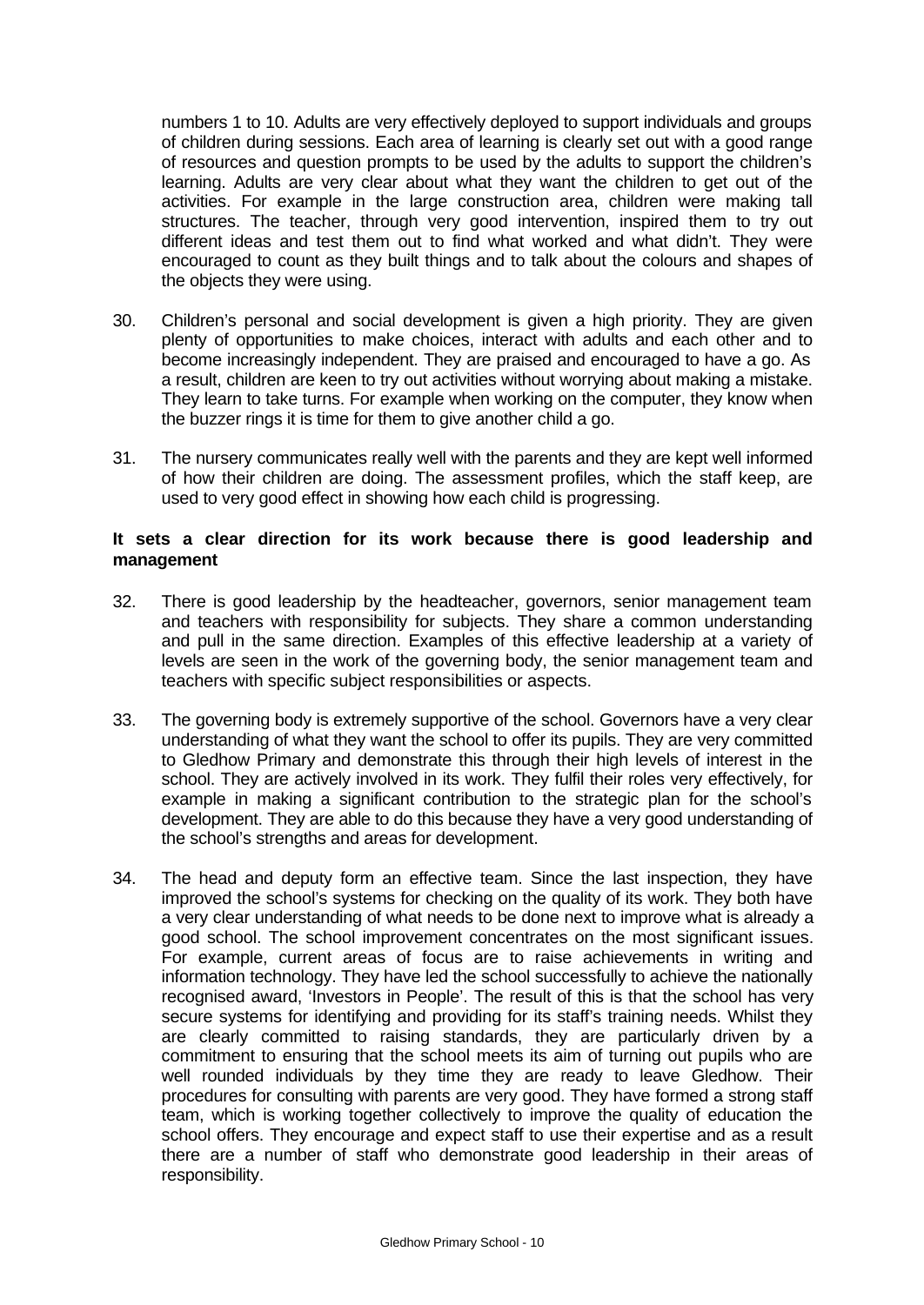- 35. Teachers with responsibility for English, history, music and special educational needs have a clear understanding of what is working and what needs to be done next to further improve these areas. All of these teachers have strong subject knowledge and make good use of it to support, advise and lead their colleagues. This good level of support and advice is one of the reasons why standards for example, in history and music are better than those seen in most schools and why children with special needs are achieving well against the targets set for them.
- 36. Another positive feature of the school's leadership and management is seen in the way they have responded to the previous inspection. The vast majority of issues raised in that report have been successfully dealt with.

### **WHAT COULD BE IMPROVED**

### **Pupils' attainment in writing in Key Stage 1**

- 37. Through its own evaluations of test results, the school has identified that pupils' achievement in writing at Key Stage 1 could be improved. The school's overall results in the latest national tests were well below average, when compared to all schools and well below average when compared to schools similar to Gledhow. A greater proportion of pupils achieved at the lower end of the expected level (Level 2) than was the case in reading. Lessons observed and work scrutinised during the inspection show that the majority of pupils at the end of Key Stage 1 are achieving average standards in reading, but writing standards continue to be below average.
- 38. One reason for this is that the amount of time given to the teaching of reading is much greater than that given to the teaching of writing. Consequently, pupils do not learn at a sharp enough pace. Also, the majority of Key Stage 1 classes, reading is planned for in greater detail than writing. Teachers are much clearer about what they want pupils to learn and how they are going to teach them. They are not always sure about the standards children have reached in their writing and where to take them to next. As a result, work is not matched closely enough to their abilities. In some classes teachers limit children's opportunities for independent writing by providing worksheets which demand too little of them. For example, sometimes the task is to fill in one word in a given sentence, when pupils are capable of making their own sentences. This affects the rate of learning of the higher achievers, in particular.
- 39. Pupils who are learning English as an additional language progress well in learning to speak and write in English at Key Stage 1. However, it takes some time for them to develop their skills and most only begin to find their feet in Key Stage 2.
- 40. Scrutiny of pupils' work shows that they are very good at the technical skills of writing. Their spelling and punctuation are of a high standard and they construct sentences well. Handwriting skills are also good. This is a result of good, systematic teaching, which provides pupils with a firm foundation for work in Key Stage 2 in this area. However, writing tends to be for a narrow range of purposes and audiences at Key Stage 1. Work seen was mainly focused on recounting events and retelling familiar stories and because of this opportunities for children to develop their creative writing skills within this context are limited. They are not encouraged to develop their imaginative writing skills early enough or often enough. By the end of the Key Stage, their foundations are not as secure in these areas and they enter Year 3 with a great deal of ground to make up. Pupils in Year 3 are achieving well because teachers work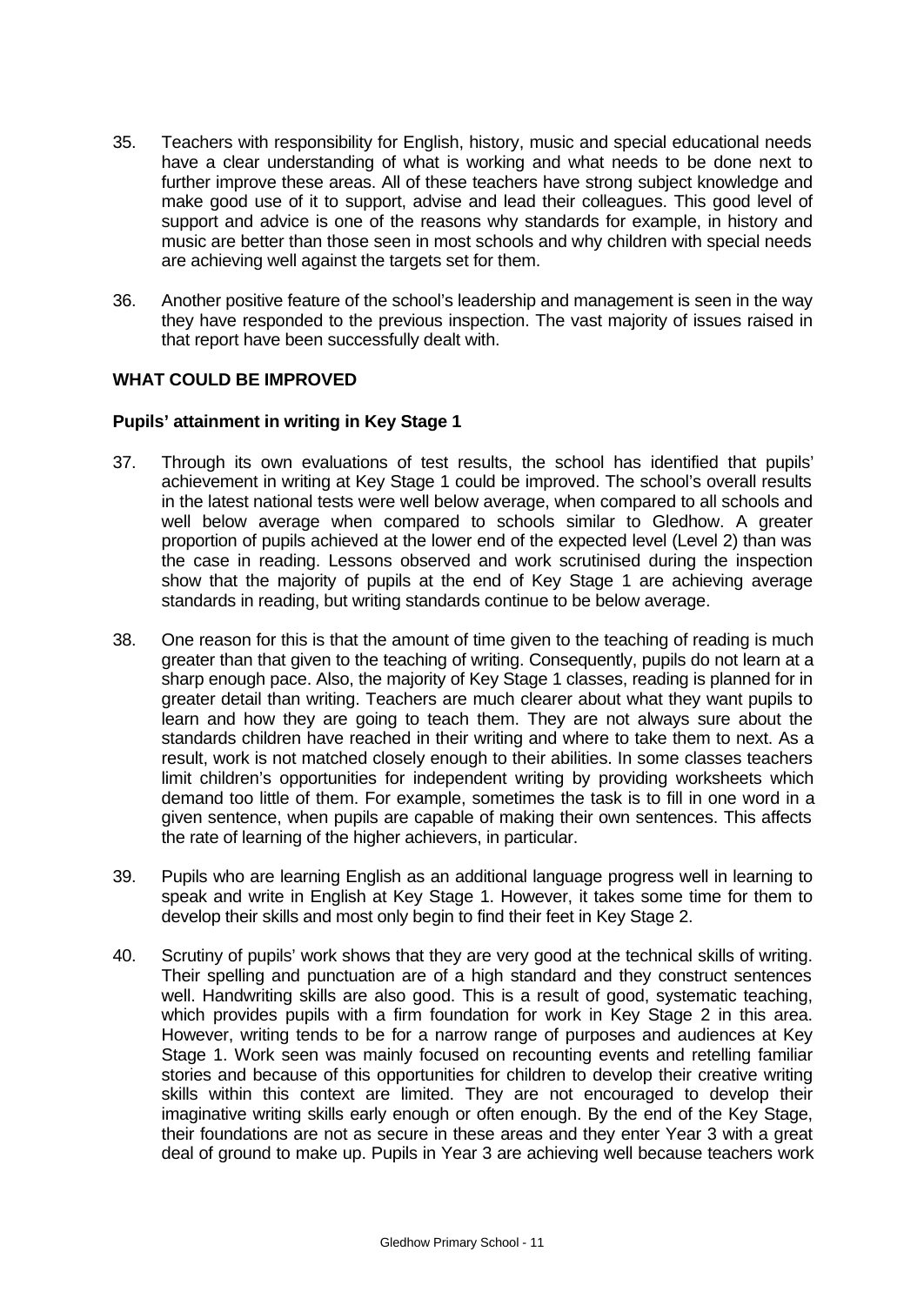very hard to develop their understanding of story structure and their ability to write at length.

- 41. In the best lessons seen, teachers demonstrate how to write and pupils benefit from seeing how a piece of writing takes shape. Teachers make good use of the time spent with small groups to show them how a piece of writing can be improved. However, some teachers are less confident with this approach and are therefore less successful in teaching the process of writing than they are in teaching the technical skills. Whilst most literacy lessons are well structured and cover appropriate ground, pupils do not have enough time within a session to plan their work, write at length and then look at how it might be improved. This affects the progress of Year 2 pupils in particular.
- 42. Key Stage 1 classrooms have some visual aids to support children as they write, such as alphabet charts and lists of key words. However, a greater range of these and more varied examples of the children's own writing on display is needed to prompt children's ideas and reinforce their learning.

#### **Pupils in Key Stage 2 do not acquire skills in information and communication technology (ICT) at a fast enough rate**

- 43. Since the last inspection, the school has improved some aspects of its provision but this has not been sufficient to keep up with the rapid pace of change in technology. Where the demands of the curriculum are not so great, pupils in the foundation stage and in and Key Stage 1 make steady progress in developing skills. Throughout the rest of the school however, inadequate resources restrict pupils' achievements. The school expects to address this problem in the near future, as funding has been made available through the National Grid for Learning.
- 44. Currently, pupils do not have access to the Internet or to some of the more challenging computer software programmes to support their learning. Although many children have access to more advanced forms of ICT at home, they are not able to apply more advanced skills to their work in school.
- 45. The quality of some of the school's current computers means that older pupils do not develop ICT effectively enough through using it in other subjects. In science for example, they undertake too little recording of data. In history and geography not enough use is made of computers in researching information. Pupils also need more access to important sources of information through the Internet.
- 46. Teachers have developed their own skills in recent years and most are willing and enthusiastic learners. However, their keenness is dampened by machines, which can be inefficient and liable to develop faults when in use during lessons.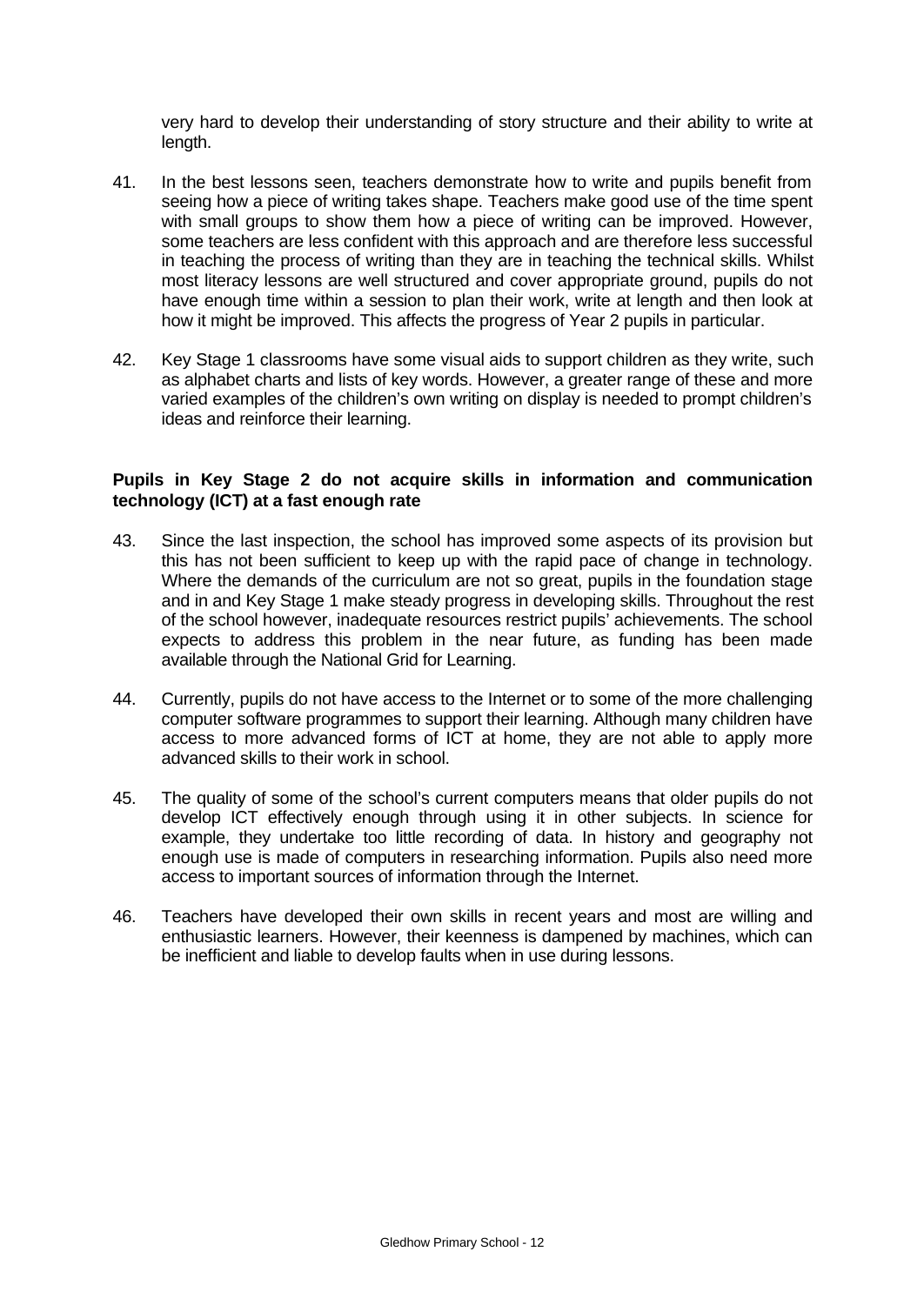## **WHAT SHOULD THE SCHOOL DO TO IMPROVE FURTHER?**

47. To build on its current success, the school should now seek to improve the following areas:

## (1) **Raise attainment in writing for pupils in Key Stage 1 by:**

- giving more time to the teaching of writing;
- building on existing good practice in demonstrating the writing process and guiding children in how to improve their work;
- ensuring that children's work is assessed accurately and the next steps in their learning are planned for appropriately;
- giving more opportunities for pupils to practice different types of writing;
- creating a strong literacy environment in classrooms in order to support children's writing.

## **(2) Improve the rate at which pupils in Key Stage 2 acquire skills in information and communication technology (ICT**) **by**:

- implementing the school's strategic plan for improving the quality and quantity of the ICT resources;
- providing more opportunities for pupils to develop ICT skills through other subjects of the curriculum.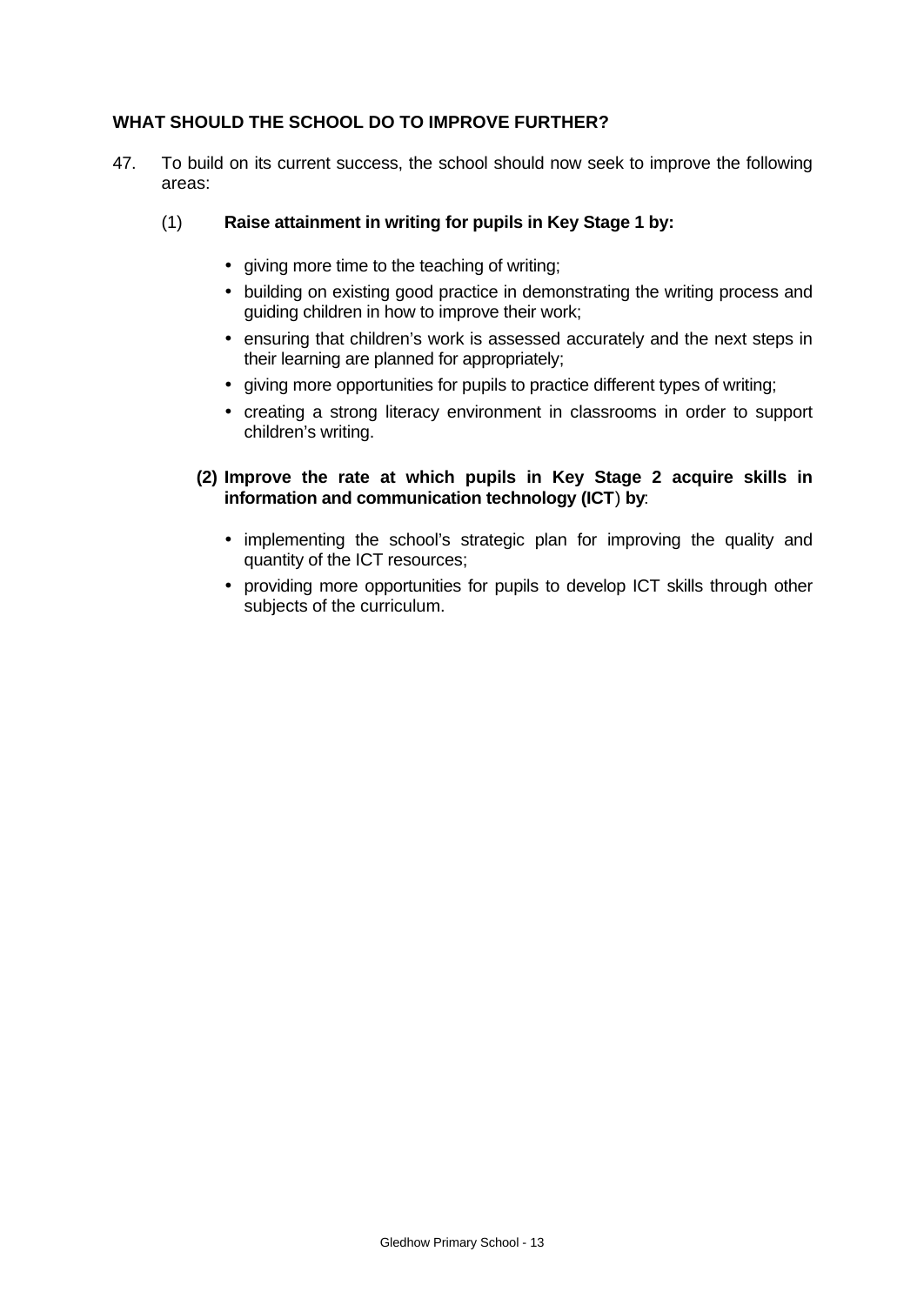## **PART C: SCHOOL DATA AND INDICATORS**

#### *Summary of the sources of evidence for the inspection*

Number of lessons observed

Number of discussions with staff, governors, other adults and pupils 9

| Summary of teaching observed during the inspection |  |
|----------------------------------------------------|--|
|                                                    |  |

| Excellent | Very good | Good | Satisfactory | Unsatisfactory | Poor | Very Poor |
|-----------|-----------|------|--------------|----------------|------|-----------|
|           | 18        | 36   | 39           |                |      |           |

*The table gives the percentage of teaching observed in each of the seven categories used to make judgements about lessons.*

#### *Information about the school's pupils*

| Pupils on the school's roll                                           | Nurserv | $YR - Y6$ |
|-----------------------------------------------------------------------|---------|-----------|
| Number of pupils on the school's roll (FTE for part-time pupils)      | 35      | 489       |
| Number of full-time pupils known to be eligible for free school meals |         |           |

*FTE means full-time equivalent.*

| Special educational needs                                           | Nurserv | $YR - Y6$ |
|---------------------------------------------------------------------|---------|-----------|
| Number of pupils with statements of special educational needs       |         | 14        |
| Number of pupils on the school's special educational needs register |         | 102       |

| English as an additional language                       | No of pupils |
|---------------------------------------------------------|--------------|
| Number of pupils with English as an additional language |              |

| Pupil mobility in the last school year                                       |    |  |  |
|------------------------------------------------------------------------------|----|--|--|
| Pupils who joined the school other than at the usual time of first admission | 18 |  |  |
| Pupils who left the school other than at the usual time of leaving           | 30 |  |  |

#### *Attendance*

#### **Authorised absence Unauthorised absence**

|                           | $\%$ |                           | %   |
|---------------------------|------|---------------------------|-----|
| School data               | 4.8  | School data               | 0.3 |
| National comparative data | 5.2  | National comparative data | 0.5 |

*Both tables give the percentage of half days (sessions) missed through absence for the latest complete reporting year.*

| 33 |  |
|----|--|
| 9  |  |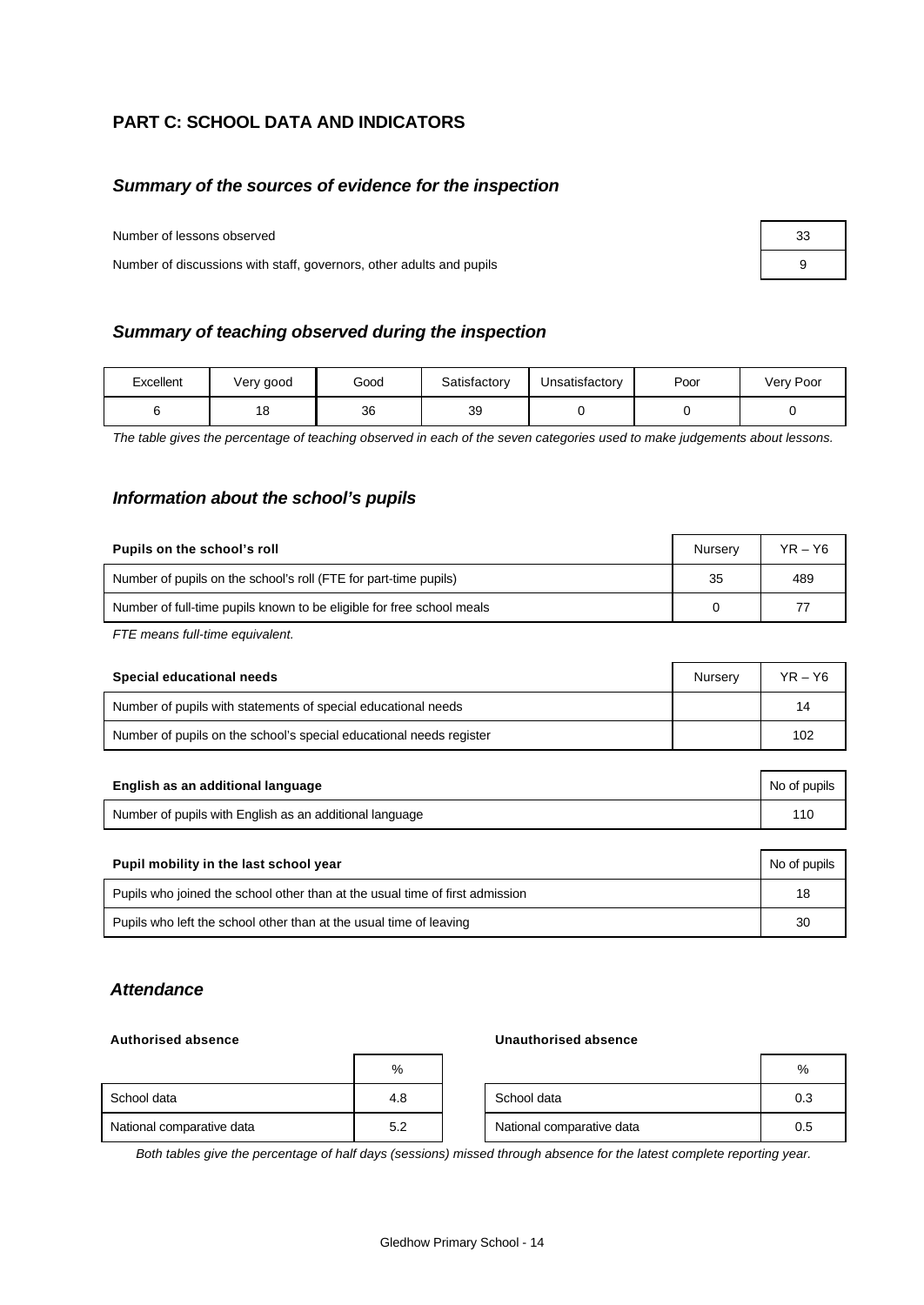# *Attainment at the end of Key Stage 1*

|                                                                                        | Year | <b>Bovs</b> | Girls | Total |
|----------------------------------------------------------------------------------------|------|-------------|-------|-------|
| Number of registered pupils in final year of Key Stage 1 for the latest reporting year | 2000 | 42          | 26    | 68    |

| <b>National Curriculum Test/Task Results</b> |          | Reading | Writing | <b>Mathematics</b> |
|----------------------------------------------|----------|---------|---------|--------------------|
|                                              | Boys     | 30      | 31      | 36                 |
| Numbers of pupils at NC level 2<br>and above | Girls    | 25      | 25      | 24                 |
|                                              | Total    | 55      | 56      | 60                 |
| Percentage of pupils                         | School   | 81 (89) | 82 (89) | 88 (93)            |
| at NC level 2 or above                       | National | 84 (82) | 85 (83) | 90 (87)            |

| <b>Teachers' Assessments</b>                 |             | <b>English</b> | <b>Mathematics</b> | <b>Science</b> |
|----------------------------------------------|-------------|----------------|--------------------|----------------|
| Numbers of pupils at NC level 2<br>and above | <b>Boys</b> | 32             | 36                 | 36             |
|                                              | Girls       | 25             | 26                 | 26             |
|                                              | Total       | 57             | 62                 | 62             |
| Percentage of pupils                         | School      | 84 (89)        | 91 (97)            | 91 (89)        |
| at NC level 2 or above                       | National    | 84 (82)        | 88 (86)            | 88 (87)        |

*Percentages in brackets refer to the year before the latest reporting year.*

# *Attainment at the end of Key Stage 2*

|                                                                                        | Year        | <b>Boys</b> | Girls | Total              |                |  |
|----------------------------------------------------------------------------------------|-------------|-------------|-------|--------------------|----------------|--|
| Number of registered pupils in final year of Key Stage 2 for the latest reporting year | 2000        | 35          | 40    | 75                 |                |  |
|                                                                                        |             |             |       |                    |                |  |
| <b>National Curriculum Test/Task Results</b>                                           |             | English     |       | <b>Mathematics</b> | <b>Science</b> |  |
|                                                                                        | <b>Boys</b> | 28          | 31    |                    | 32             |  |
| Numbers of pupils at NC level 4<br>and above                                           | Girls       | 35          |       | 31<br>36           |                |  |
|                                                                                        | Total       | 63          |       | 62                 | 68             |  |
| Percentage of pupils                                                                   | School      | 84 (85)     |       | 84 (75)            | 91 (90)        |  |
| at NC level 4 or above                                                                 | National    | 75 (70)     |       | 72 (69)            | 85 (78)        |  |

| <b>Teachers' Assessments</b>                 |             | English | <b>Mathematics</b> | <b>Science</b> |
|----------------------------------------------|-------------|---------|--------------------|----------------|
|                                              | <b>Boys</b> | 270     | 29                 | 29             |
| Numbers of pupils at NC level 4<br>and above | Girls       | 33      | 30                 | 32             |
|                                              | Total       | 60      | 59                 | 61             |
| Percentage of pupils                         | School      | 80 (82) | 79 (72)            | 81 (81)        |
| at NC level 4 or above                       | National    | 70 (68) | 72 (69)            | 80 (75)        |

*Percentages in brackets refer to the year before the latest reporting year.*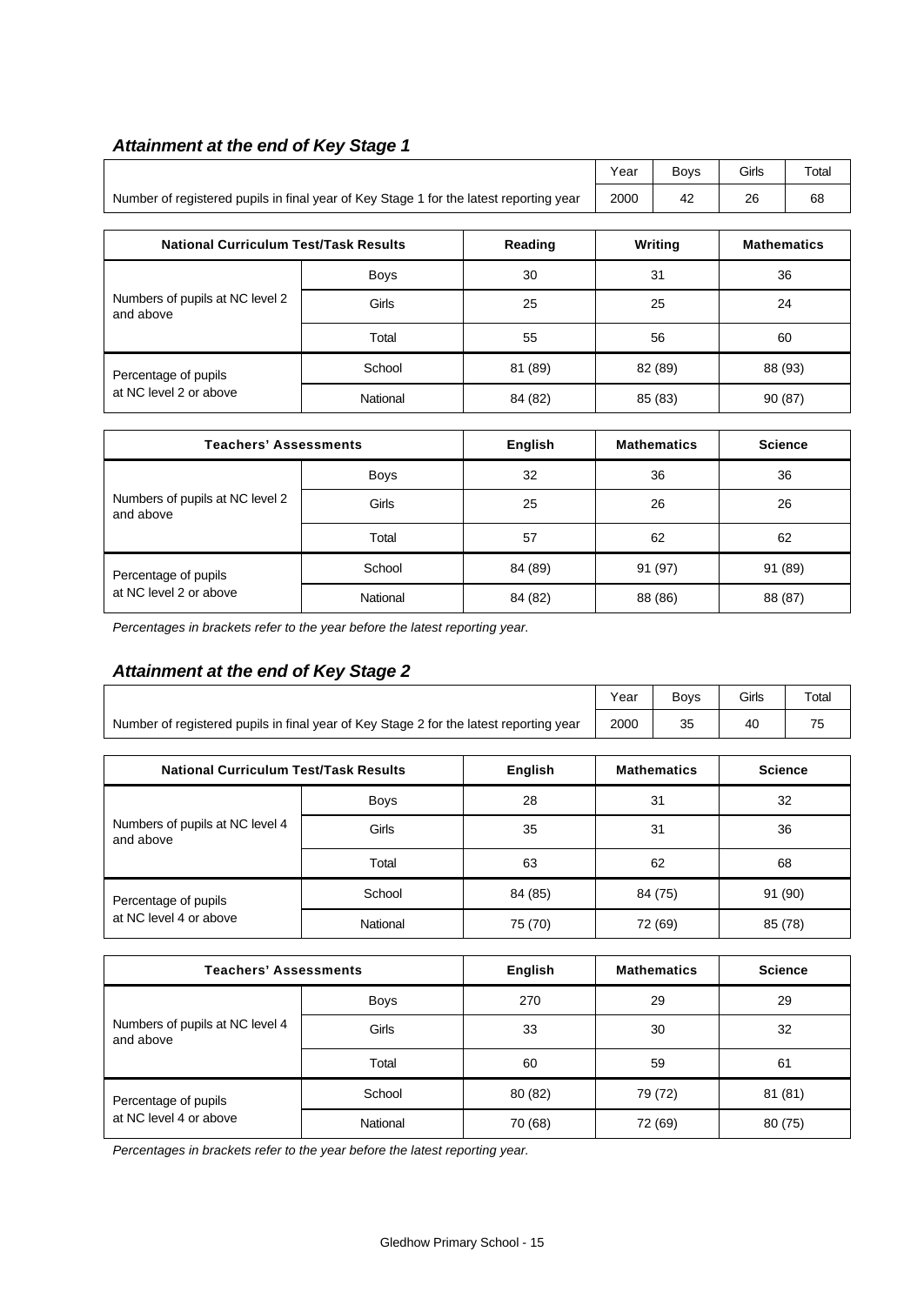|                                 | No of pupils |                              | Fixed period | Perma    |
|---------------------------------|--------------|------------------------------|--------------|----------|
| Black - Caribbean heritage      | 36           | Black - Caribbean heritage   | 0            | 0        |
| Black - African heritage        |              | Black - African heritage     | 0            | 0        |
| $Black - other$                 | 25           | $Black - other$              | 0            | 0        |
| Indian                          | 12           | Indian                       | 0            | 0        |
| Pakistani                       | 78           | Pakistani                    | 0            | $\Omega$ |
| Bangladeshi                     | 0            | Bangladeshi                  | 0            | 0        |
| Chinese                         |              | Chinese                      | 0            | 0        |
| White                           | 284          | White                        | 0            | 0        |
| Any other minority ethnic group | 13           | Other minority ethnic groups | 0            | 0        |

*This table refers to pupils of compulsory school age only.*

# *Ethnic background of pupils Exclusions in the last school year*

| No of pupils |                              | Fixed period | Permanent |
|--------------|------------------------------|--------------|-----------|
| 36           | Black - Caribbean heritage   |              |           |
|              | Black - African heritage     | ი            | U         |
| 25           | Black - other                | ი            | O         |
| 12           | Indian                       | 0            |           |
| 78           | Pakistani                    |              |           |
| ∩            | Bangladeshi                  | n            | Ω         |
|              | Chinese                      | ი            | O         |
| 284          | White                        | 0            | O         |
| 13           | Other minority ethnic groups |              |           |

*This table gives the number of exclusions of pupils of compulsory school age, which may be different from the number of pupils excluded.*

#### **Qualified teachers and classes:** YR – Y6

| Total number of qualified teachers (FTE) | 19 | Financial year | 1999/ |
|------------------------------------------|----|----------------|-------|
| Number of pupils per qualified teacher   | 26 |                |       |
| Average class size                       | 29 |                | c     |

#### **Education support staff: YR - Y6**

| Total number of education support staff | 18    |
|-----------------------------------------|-------|
| Total aggregate hours worked per week   | 367.5 |

#### **Qualified teachers and support staff: nursery**

| Total number of qualified teachers (FTE) |      |
|------------------------------------------|------|
| Number of pupils per qualified teacher   | 35   |
|                                          |      |
| Total number of education support staff  |      |
| Total aggregate hours worked per week    | 36.5 |
|                                          |      |
| Number of pupils per FTE adult           |      |

*FTE means full-time equivalent.*

## *Teachers and classes Financial information*

| Total number of qualified teachers (<br>(F F) |  | Financial vear | 2000 |
|-----------------------------------------------|--|----------------|------|
|-----------------------------------------------|--|----------------|------|

| Average class size                      | 29    |                                            |           |
|-----------------------------------------|-------|--------------------------------------------|-----------|
|                                         |       | Total income                               | 1,009,385 |
| <b>Education support staff:</b> YR – Y6 |       | Total expenditure                          | 987,069   |
| Total number of education support staff | 18    | Expenditure per pupil                      | 1,849     |
| Total aggregate hours worked per week   | 367.5 | Balance brought forward from previous year | $-8.960$  |
|                                         |       | Balance carried forward to next year       | 13,356    |